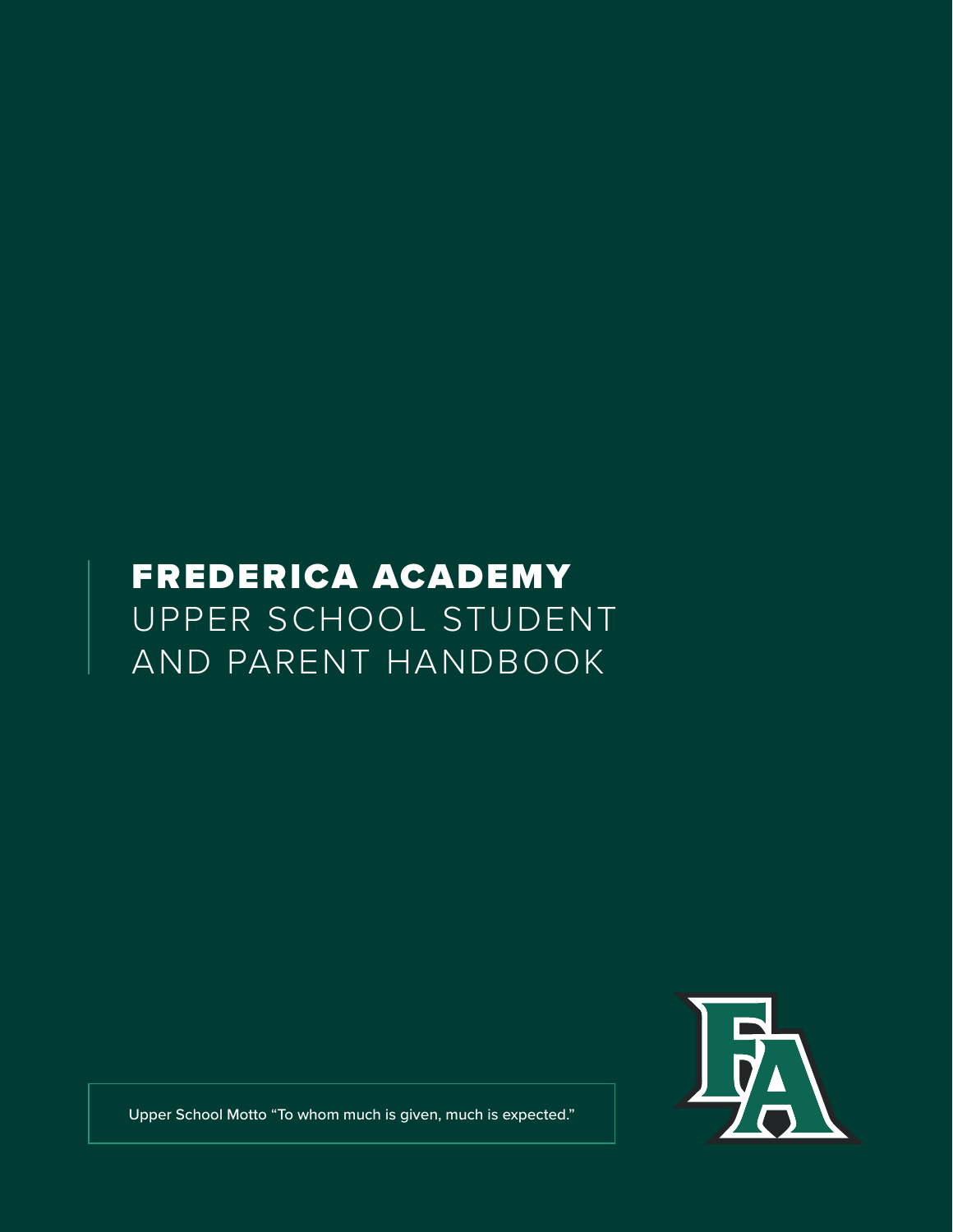#### TABLE OF CONTENTS

#### GENERAL INFORMATION

- Mission Statement
- Philosophy
- COVID Policy
- Upper School Administration and School Council Contact List

## UPPER SCHOOL CODE OF CONDUCT

- Honor Code
- Honor Violation Procedures
- Plagiarism Policy
- Social Consideration Policy
- Sexual Abuse, Misconduct, and Reporting
- Discipline
- Substance Abuse Policy
- Cell Phone Policy
- Lockers
- Uniform and Dress Code Policy

#### SCHOOL SAFETY PROCEDURES

- Campus Security
- Parking
- 14 Emergency School Closing Plan
- Crisis Management
- Internet Access
- 14 School Clinic and Medical Policy

# ATTENDANCE

- Attendance Policy
- Pre-Approved Absence Requests
- Leaving Campus
- Tardiness
- Make Up Work

## ACADEMICS

| 18                      | <b>Graduation Requirements</b>         |  |  |  |
|-------------------------|----------------------------------------|--|--|--|
| 19                      | Dropping and Adding Courses            |  |  |  |
| 19                      | Examinations                           |  |  |  |
| 20                      | <b>Exam Exemptions</b>                 |  |  |  |
| 20                      | <b>Grading Scale and Transcripts</b>   |  |  |  |
| 20                      | <b>Transcript Requests</b>             |  |  |  |
| 21                      | <b>Class Rank and Honors Graduates</b> |  |  |  |
| 21                      | <b>Academic Honors</b>                 |  |  |  |
| 21                      | <b>Honor Societies</b>                 |  |  |  |
| 22                      | <b>Graduation Cords and Stoles</b>     |  |  |  |
| 23                      | <b>Academic Probation</b>              |  |  |  |
| 23                      | <b>Homework Policy</b>                 |  |  |  |
| 23                      | <b>Online Courses</b>                  |  |  |  |
| 24                      | <b>Dual Enrollment</b>                 |  |  |  |
|                         |                                        |  |  |  |
| <b>ACADEMIC SUPPORT</b> |                                        |  |  |  |
|                         |                                        |  |  |  |
| 25                      | <b>Tutorial</b>                        |  |  |  |

- Student Accommodations
- Nash Academic Center
- School Counseling
- College Counseling

#### COMMUNICATION

- Student-Teacher Communication
- Parent Conferences

## STUDENT LIFE

 Athletics Community Service Extracurricular Clubs Trip Policies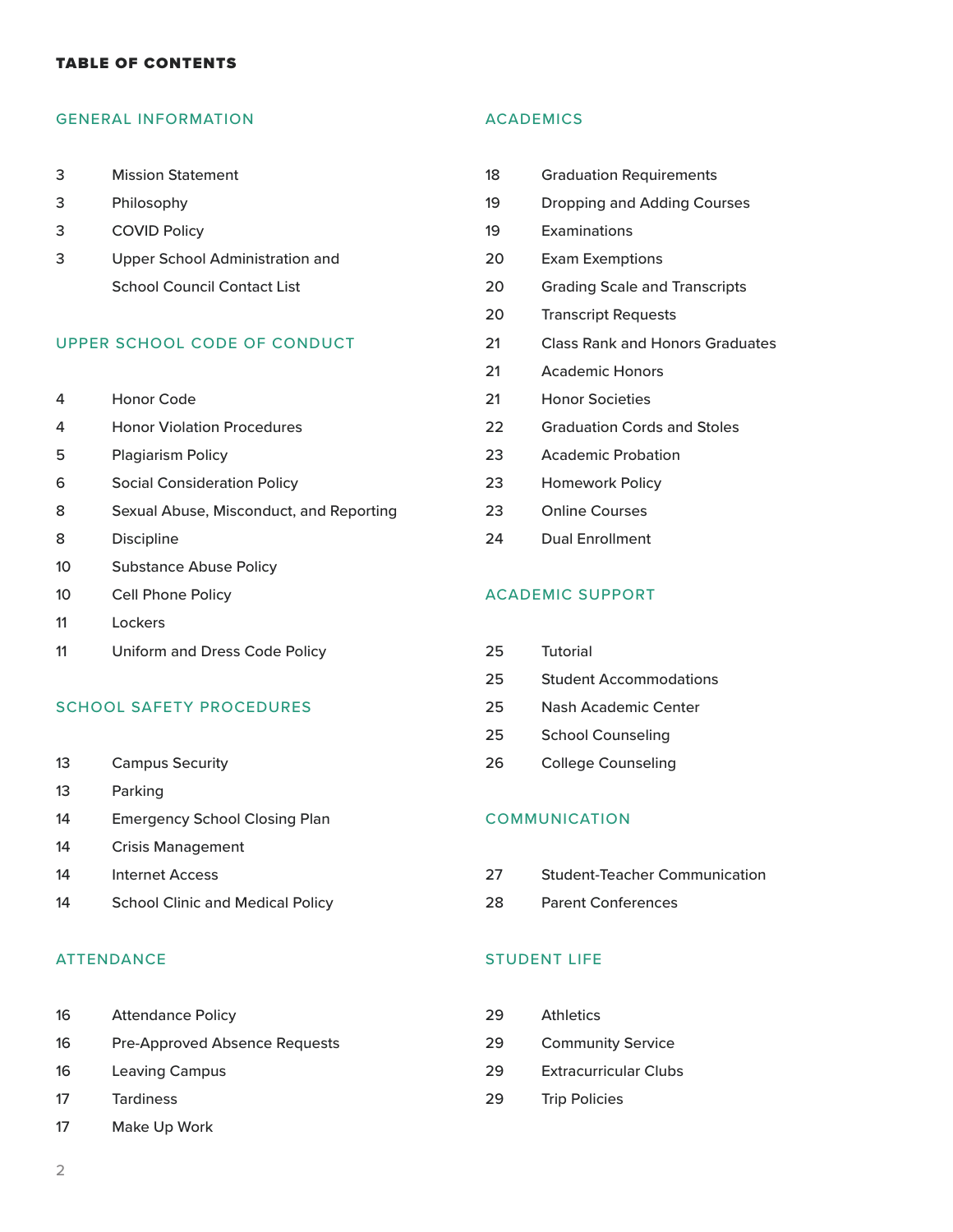# GENERAL INFORMATION

Founded in 1970, Frederica Academy is an independent, coeducational, nonsectarian, college preparatory day school located on a seventeen-acre campus on St. Simons Island, Georgia. The Academy serves pre-kindergarten through twelfth grade, is accredited by Southern Association of Colleges and Schools (SACS), and a member of the National Association of Independent Schools (NAIS) and the Georgia Independent School Association (GISA).

## MISSION STATEMENT

To maximize each student's potential and prepare him or her for college and adult life through the development of mind, body, and spirit.

# PHILOSOPHY

Each student is unique and valued for his or her individual potential to excel. Close relationships create a community of mutual trust where students are given the freedom to accept personal responsibility for their actions. The basic rules outlined in the handbook are intended to ensure consistency, fairness, and a sound environment for education. High moral standards based on Judeo-Christian tradition are reinforced through an Honor Code. Frederica strives to prepare students to be self-reliant, active learners, and responsible citizens in all their endeavors.

## COVID POLICY

Frederica Academy's Administration and COVID Task Force will closely monitor national, state, and local news to determine the most appropriate protocols to adhere to, as needed. Students and parents will be notified by the Head of School should new school-wide policies be put into place.

#### UPPER SCHOOL ADMINISTRATION AND SCHOOL COUNCIL CONTACT LIST

Michael Temple | US Director | michaeltemple@fredericaacademy.org, ext. 185

Laura Nevins | Assist. Head of US / Director of College Placement | lauranevins@fredericaacademy.org, ext. 186

Ashley Lavallee | US Office, Admin. Assist. for US Administration | ashleylavallee@fredericaacademy.org, ext. 187

Rachael Lee | School Counselor | rachaellee@fredericaacademy.org, ext. 746

Nikki Pope | School Nurse | schoolnurse@fredericaacademy.org, ext. 492

Anita Shelbrack | Registrar | anitashelbrack@fredericaacademy.org, (623) 340-8953

Liz Mason | Learning Specialist | lizmason@fredericaacademy.org, ext. 762

Julie Boatright | Honor Council | julieboatright@fredericaacademy.org, ext. 180

- Maria Gallagher | Honor Council | mariagallagher@fredericaacademy.org, ext. 150
- Jimmy Riggs | Student Council | jamesriggs@fredericaacademy.org, ext. 770
- Nicole Walbridge | Service Council | nicolewalbridge@fredericaacademy.org, ext. 153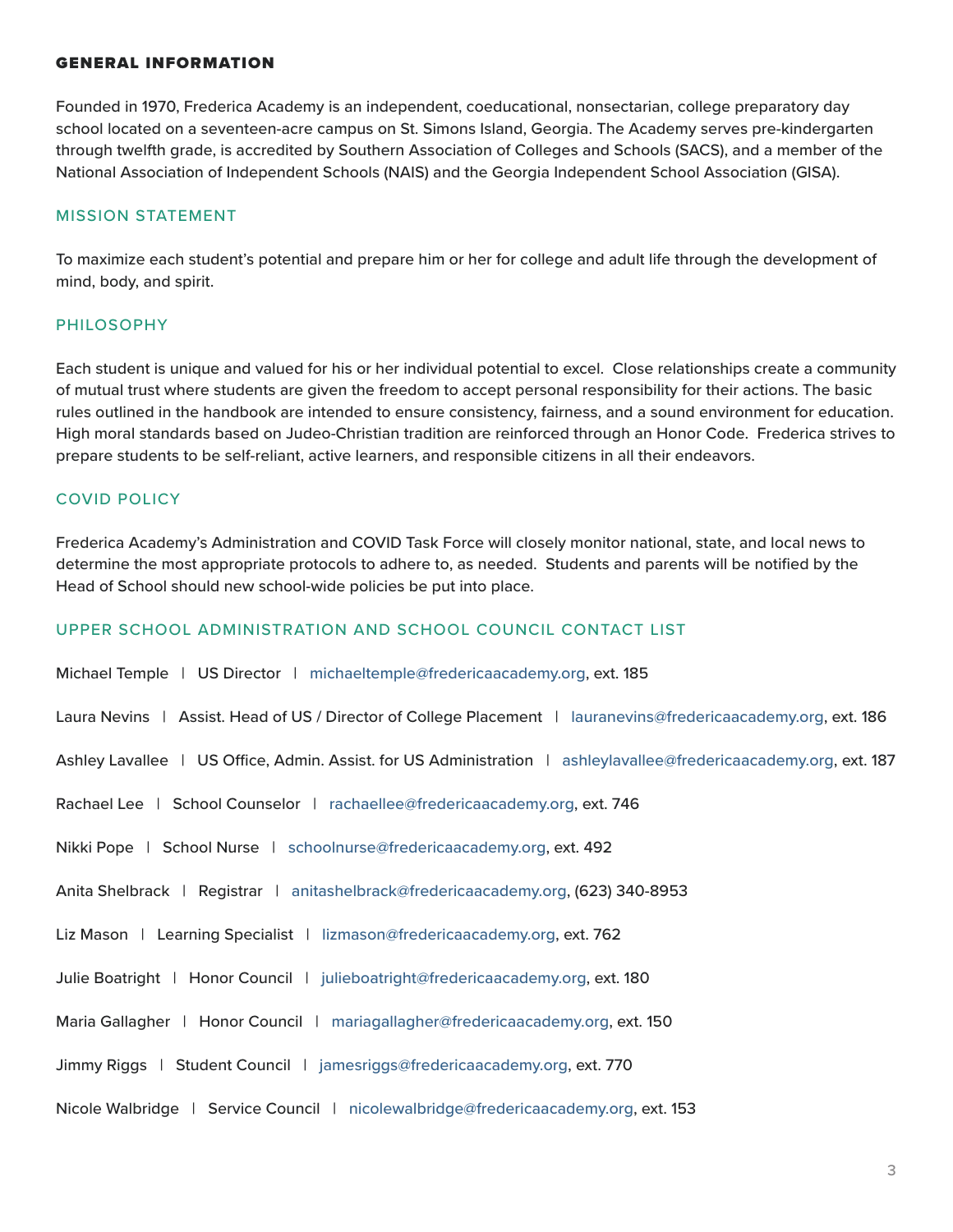# UPPER SCHOOL CODE OF CONDUCT

# HONOR CODE

"A Frederica Academy student will not lie, cheat or steal, nor tolerate those who do."

The Honor Code governs our behavior at all times, extending beyond testing and the classroom. A strong sense of personal honor and integrity is a basic human responsibility. A community of trust is a privilege and being a part of that community is the responsibility of all Frederica Academy faculty, staff, students, and parents.

- Lying is the intentional falsification or denial of fact, the intentional creation of a false impression, or the breaking of a pledge.
- Cheating is giving, receiving, or attempting to give or receive unauthorized help that could result in an unfair advantage in completing tests, quizzes, homework, papers, projects, and exams.
- Plagiarism, or the representation of another's work as one's own, is a form of cheating and is not tolerated.
- Stealing is the taking of anything without the consent of the owner. This includes "borrowing" any items from other students' lockers without their permission.

All assessments must be signed with the following pledge: "On my honor, I have neither given nor received any help on this assignment." Faculty will require a student to write this pledge or include it on an assignment. Those assignments will not be accepted unless they are correctly pledged.

Students in violation of the Honor Code will be called before the Honor Council (an elected group of their peers, and adult advisors).

# HONOR VIOLATION PROCEDURES

When aware of an infraction of the Honor Code, students should encourage violators to report themselves to any member of the faculty, a member of the Honor Council, or the Upper School Director.

Anyone who reports a possible honor violation will be asked to provide a detailed, specific written statement describing the incident; confidentiality may be granted if the reporter is a student.

- Honor Council officers and the Advisors will privately interview the student(s) suspected of an honor offense, ask for a written statement from the student if it has not already been provided, and determine whether there is sufficient cause to proceed to a hearing by the Honor Council.
- If the honor violation is a first offense, the details of the offense are clear, and the accused admits guilt, the honor council members and the faculty advisors may decide to convey a warning to the involved student. The warning will not appear on a student's record. However, if a second Honor Code violation occurs, both violations will be
	- 1. reported on student's permanent record and
	- 2. reported and considered by the Honor Council, and further consequences will result.
- The student may arrange for a faculty or staff member to act as an advocate during the hearing.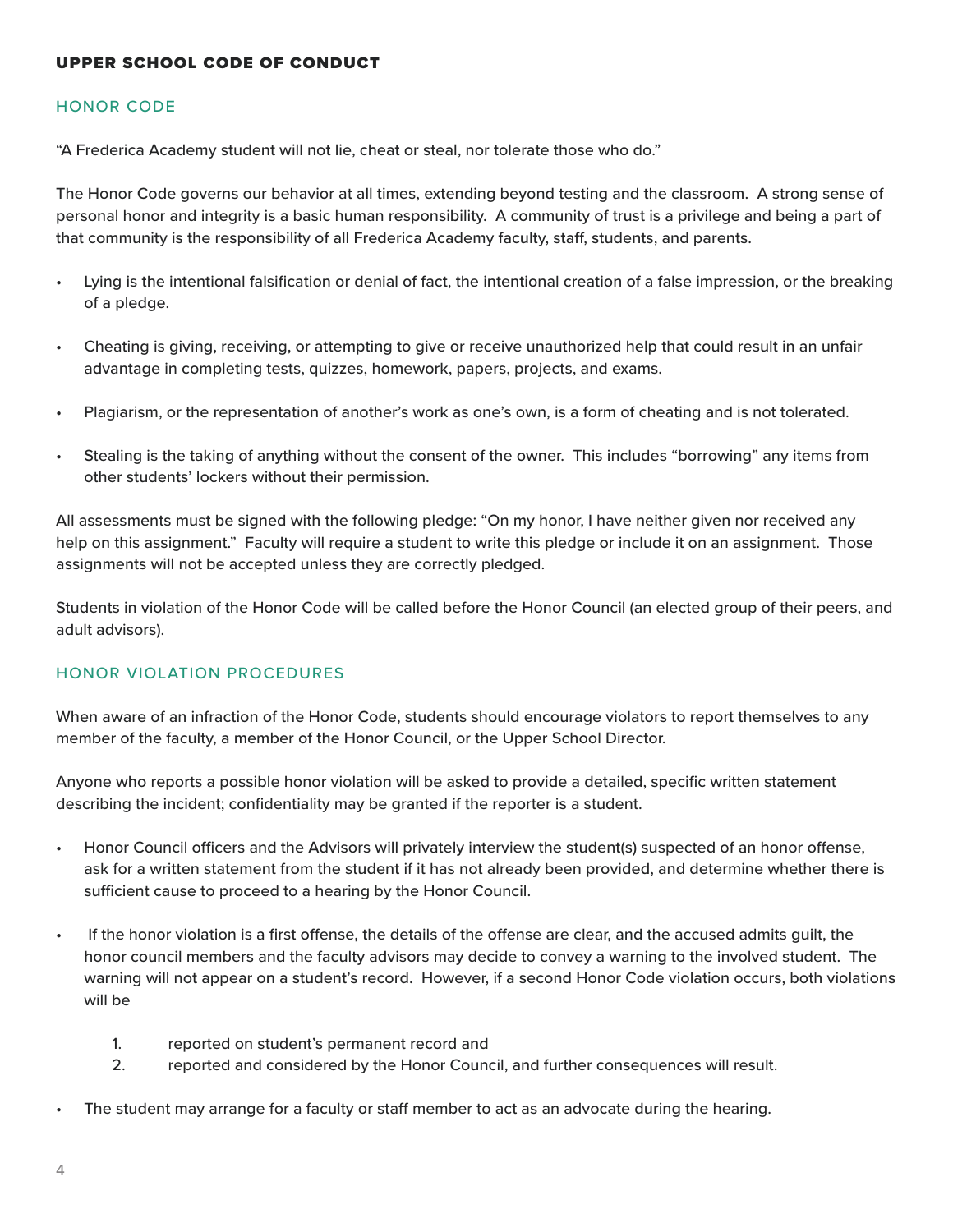- If a student has violated the Honor Code, this violation and any subsequent violations will remain with the Student's record throughout their enrollment at Frederica Academy.
- At the end of the appearance before the Honor Council, the Upper School Director will be informed of the council's findings. The student will then meet with the Upper School Director who will inform the student of a penalty based upon the recommendation of the Honor Council. Every effort is made to keep the hearing and the disposition of the case a confidential matter.

Additionally, the Head of School has the authority to determine that a student's conduct warrants a departure from the normal Honor Council procedure. The Head of School reserves the right to deal with cases directly and accelerate the procedure or supersede a level or levels in the process when he or she deems such action necessary.

The first offense is usually treated as an opportunity for guidance. Repeated infractions of the Honor Code may result in suspension or expulsion from the school.

# PLAGIARISM POLICY

Plagiarism is defined as "taking someone else's work or ideas and passing them off as one's own." Simply put, plagiarism is using someone's work without giving proper credit to the original author. Students are strongly encouraged to ask their teachers about any questions concerning what constitutes plagiarism. Plagiarism demonstrates a lack of integrity and academic honesty and may include the unaccredited use of the following:

- Copying and pasting text from any website or other electronic media
- Transcribing text from any of the above as well as printed material, such as a book, magazine, newspaper, journal or encyclopedia
- Downloading all or part of an existing paper the Internet or other electronic sources, or cobbling together a paper using similar sources
- Any text manipulation that seeks to change someone else's words just enough so that they may be claimed as original
- Taking a paper submitted in one class (or year) and submitting it in another class (or year) without the permission of the current teacher is self-plagiarism and lacks scholarly integrity
- The School may submit papers to various firms specializing in the detection of Internet plagiarism. Students found to have engaged in plagiarism will be subject to the Honor Code and the Honor Council.
- As the use of technology has become a part of our daily educational experiences, the concept of plagiarism becomes more difficult. Our teachers cannot detail all situations concerning YouTube, music, film, websites, etc., but we can teach and encourage students to ask if they are unsure how to use or cite the media in our classrooms. The standard remains that a student should never pass off someone else's work as his or her own.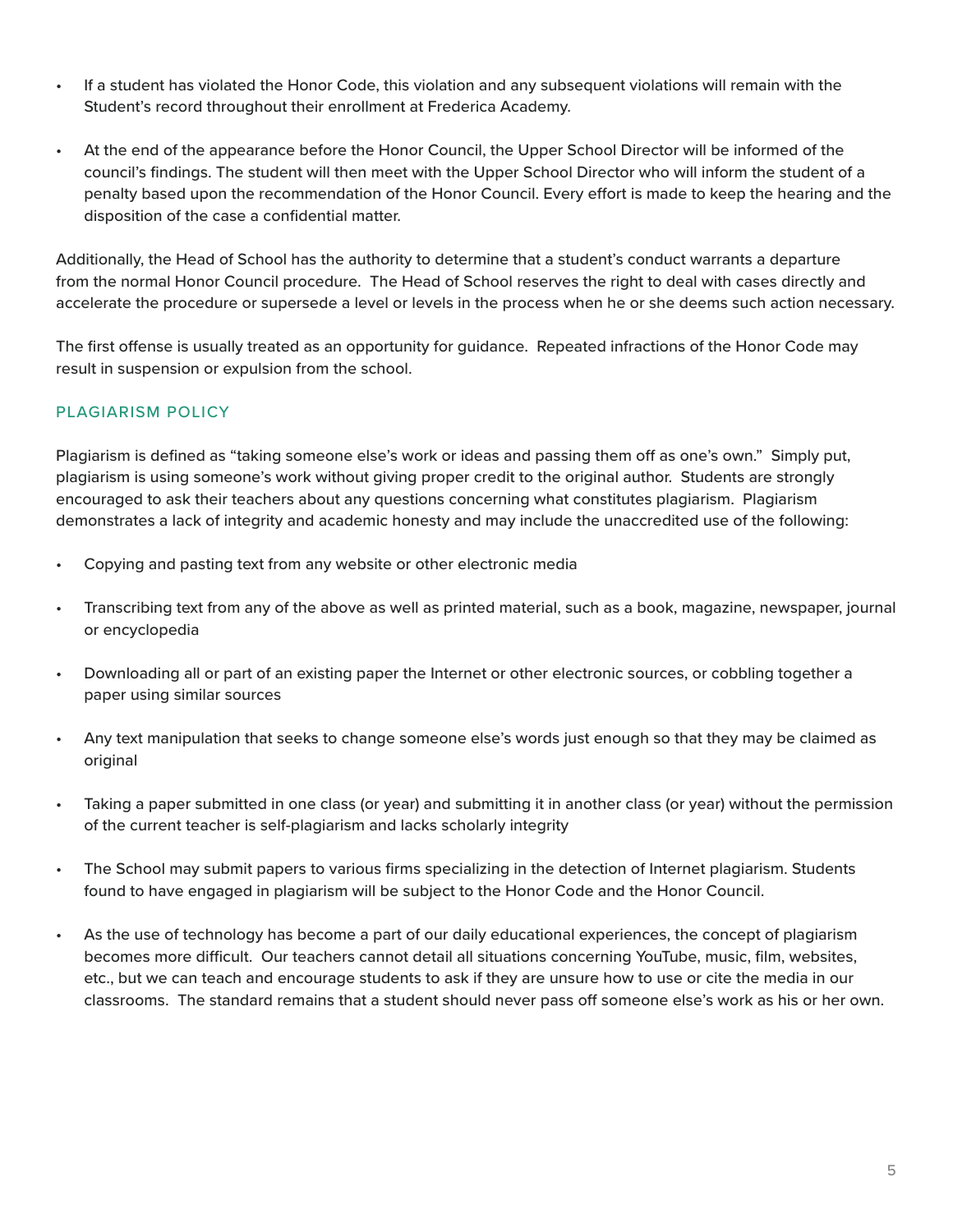# SOCIAL CONSIDERATION POLICY

Frederica Academy believes all students have a right to a safe and healthy school environment. We believe we have an obligation to promote mutual respect, tolerance, and acceptance among students, staff, parents, and volunteers. We strive to cultivate an environment where social consideration is the norm. Therefore, we have outlined a social consideration policy to raise awareness of social aggression and the impact it has on our school in order to prevent its occurrence. **All parties at Frederica Academy will be expected to show social consideration.**

## **Categories of Aggression:**

- Physical Aggression causing harm through damage or threat of damage to another's physical well-being.
- Verbal Aggression obvious and/or hidden verbal acts of aggression toward another, such as threats, putdowns and name calling.
- Relational Aggression behavior that is intended to harm someone by damaging or manipulating his or her relationships with others such as exclusion, spreading rumors, ganging-up as well as any other forms of physical or verbal aggression.

# **Types of Social Aggression:**

- Teasing making fun of or putting down some human characteristic or difference, usually by calling the person a negative name.
- Exclusion ignoring or setting someone apart, isolating them as an outsider to be left alone. This act creates shame for the one being shunned. Usually there is a "ring-leader" and the others in the group actively participate or passively let it happen.
- Bullying threatening, injuring, or coercing so one person can dominate and control another.
- Rumoring spreading lies and damaging information through gossip to hurt someone's social standing.
- Ganging Up unifying the greater number to hurt a single individual or a chosen few.

#### **Peer Roles:**

- Aggressor the person who chooses to hurt or damage a relationship. A bully.
- Target the person who is aggressed upon or bullied. The object of bullying.
- Bystander the person or persons who are not aggressors or targets but are caught somewhere in between.

#### **We assert that:**

- 1. Aggression is everyone's problem.
- 2. We treat each other with respect and civility.
- 3. We are each accountable for our actions.
- 4. When we make a mistake, we make it right.
- 5. Adults help us deal with aggression, through intervention and modeling.
- 6. We protect each other.

Students shall not bully, harass, spread rumors, intentionally exclude, gang-up on, or intimidate another student through words or actions. Such behavior includes but is not limited to: direct physical contact such as hitting or shoving, verbal assaults such as teasing or name-calling, the use of electronic methods to harass, threaten, or humiliate, social isolation and/or manipulation, violent threats, hazing, discrimination, extortion, taunting, gossip, spreading rumors, racist slurs, threatening electronic communications ("cyber-bullying"), anonymous notes, sexual harassment, etc.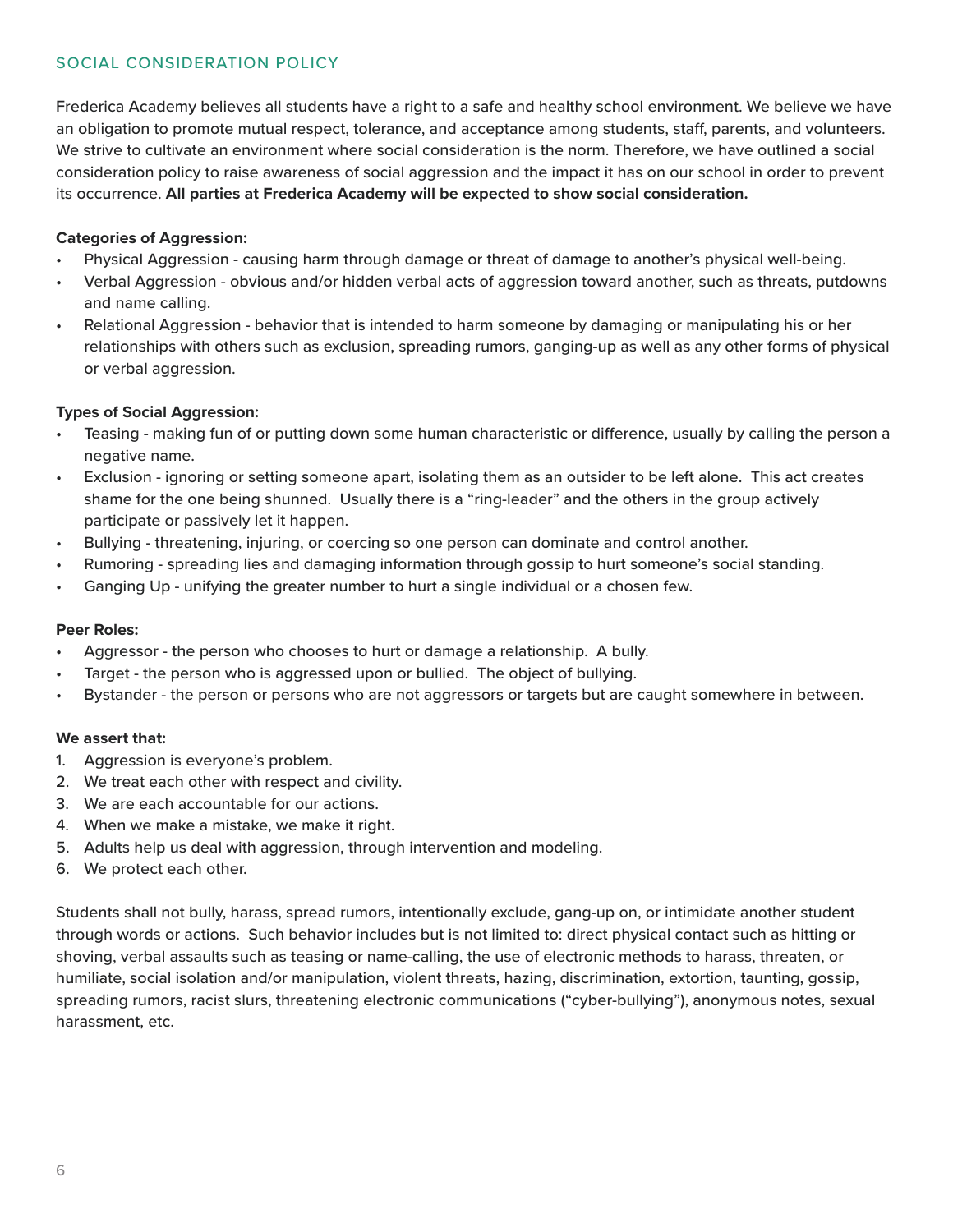# **The student code of conduct includes but is not limited to the following:**

- Incidents of social aggressive behaviors shall be investigated by the teacher, Upper School Director, or Counselor.
- Students (Target or Bystander) are expected to immediately report incidents of social aggression to a trusted adult (teacher, advisor, division director, counselor, parent, etc.).
- School staff members are expected to immediately intervene when they see a social aggression incident occur.
- Students and parents can rely on staff to promptly investigate each complaint in a thorough and confidential manner.
- The Upper School Director shall be notified to provide support and/or additional guidance by the investigating staff member, if necessary.
- If the student or the parent of the student feels appropriate resolution of the investigation or complaint has not been reached after consulting the division director, the student or the parent of the student should contact the head of school or his designee.
- Frederica Academy prohibits retaliatory behavior against any complainant or any participant in the complaint process.
- This policy applies to students on school grounds and while traveling or during a school-sponsored activity. Please note: Any form of electronic bullying (cyberbullying) using school equipment, school networks, e-mail systems, or committed at school is strictly prohibited. (See Acceptable Use Policy)

# **Consequences for Violating the Social Consideration Policy**

Disciplinary action will be taken after each incident of social aggression and upon a finding of guilt. If necessary, the School Counselor will recommend counseling referrals and/or other interventions (i.e., support group, mediation, etc.) to address the social, emotional, behavioral, and academic needs of an Aggressor, Target, and By-stander. Disciplinary action after the first incident of social aggression may include but is not limited to the following:

- 1. Loss of a privilege
- 2. Reassignment of seats in the classroom
- 3. Reassignment of classes
- 4. Detention
- 5. Meeting with parents
- 6. In or out of school suspension

# **Procedures**

Frederica Academy strives to create a positive social climate of kindness and respect towards others. Our goal ensures that all parties (students, parents and faculty) have a clear understanding of their responsibilities towards supporting this school policy. The following actions will be taken when the Upper School Director receives a report of social aggression:

- 1. Investigate upon receipt of a report of social aggression. An immediate investigation involving appropriate personnel will begin. The investigation shall include interviewing the alleged aggressor(s) and target(s), identified by-stander(s), teacher(s), and staff members.
- 2. Notify at an appropriate time during or after the investigation, parents/guardians of the aggressor and target. Parents/Guardians must be notified. If the incident involves an injury or similar situation, appropriate medical attention should be provided, and the parent/guardian should be notified immediately.
- 3. Discipline upon confirming that social aggression has occurred. The aggressor will be held accountable for their behavior.
- 4. The school will clearly communicate to all parties that retaliation following a report of social aggression is strictly prohibited and may result in strong disciplinary action.
- 5. Follow Up is important to the aggressor, target, and by-stander, if applicable.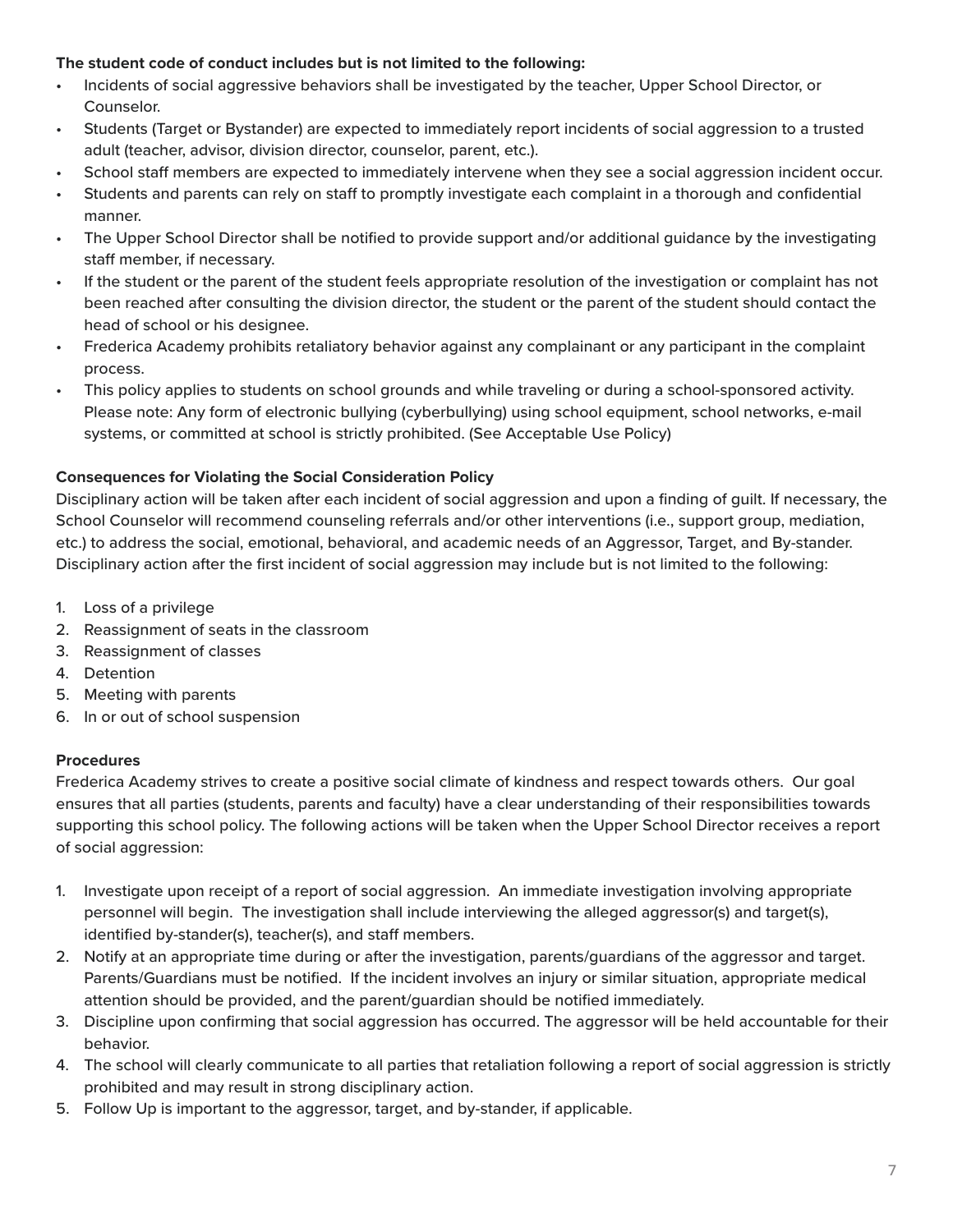# SEXUAL ABUSE, MISCONDUCT, AND REPORTING

Any student (or parent or friend of a student) who has been the victim of an act of sexual abuse or sexual misconduct by a teacher, administrator, or other school employee is urged to make an oral report of the act to the counselor or administration. Reports of acts of sexual misconduct against a student by a teacher, administrator, or other school employee shall be investigated immediately by school personnel.

# **DISCIPLINE**

Students may enter the discipline process for inappropriate behavior observed on campus or during a schoolsponsored activity. We respect the right of parents to administer discipline as they see fit for student behavior away from school and school events. While we do not actively seek to uncover inappropriate behavior or rules violations away from school events, student misconduct occasionally comes to the school's attention, either from other students, parents, community members, or other sources. If adequate information comes to the school's attention suggesting one of our students has been involved in inappropriate behavior, the school may respond with due diligence to validate the information and notify the parents with no further disciplinary action from the school. The intent is to support effective parenting while respecting the right of the parent to administer appropriate consequences at their discretion.

**For off-campus behavior that is particularly egregious, public, disruptive to our community, or is particularly damaging to the school's reputation, Frederica Academy reserves the right to administer consequences, including possible separation or dismissal from school.**

**All disciplinary consequences must be served prior to participating in extracurricular activities, including athletics.**

## **Morning Detention**

Morning detentions will take place Monday through Thursday before school begins from 7:30-8:00am. Detention may consist of clean-up duty, writing a reflection, or community service. All students will report to the Upper School office to complete their detention.

#### *Examples of Morning detention violations:*

- 1. Code of Conduct violation
- 2. 5 tardies to school or class
- 3. Disruption of classes

#### **After School Detention**

After school detentions will take place on Monday through Thursday after school from 3:30-4:15pm. Detention may consist of clean-up duty, writing a reflection, or community service. All students will report to the Upper School office to complete their detention.

*Examples of After School detention violations:*

- 1. 7 tardies to school or classes
- 2. Code of Conduct violation
- 3. Dress Code violation (after 1st offense)
- 4. Disruption of classes
- 5. Failure to sign in and out when leaving and returning to school
- 6. Inappropriate use of a school access card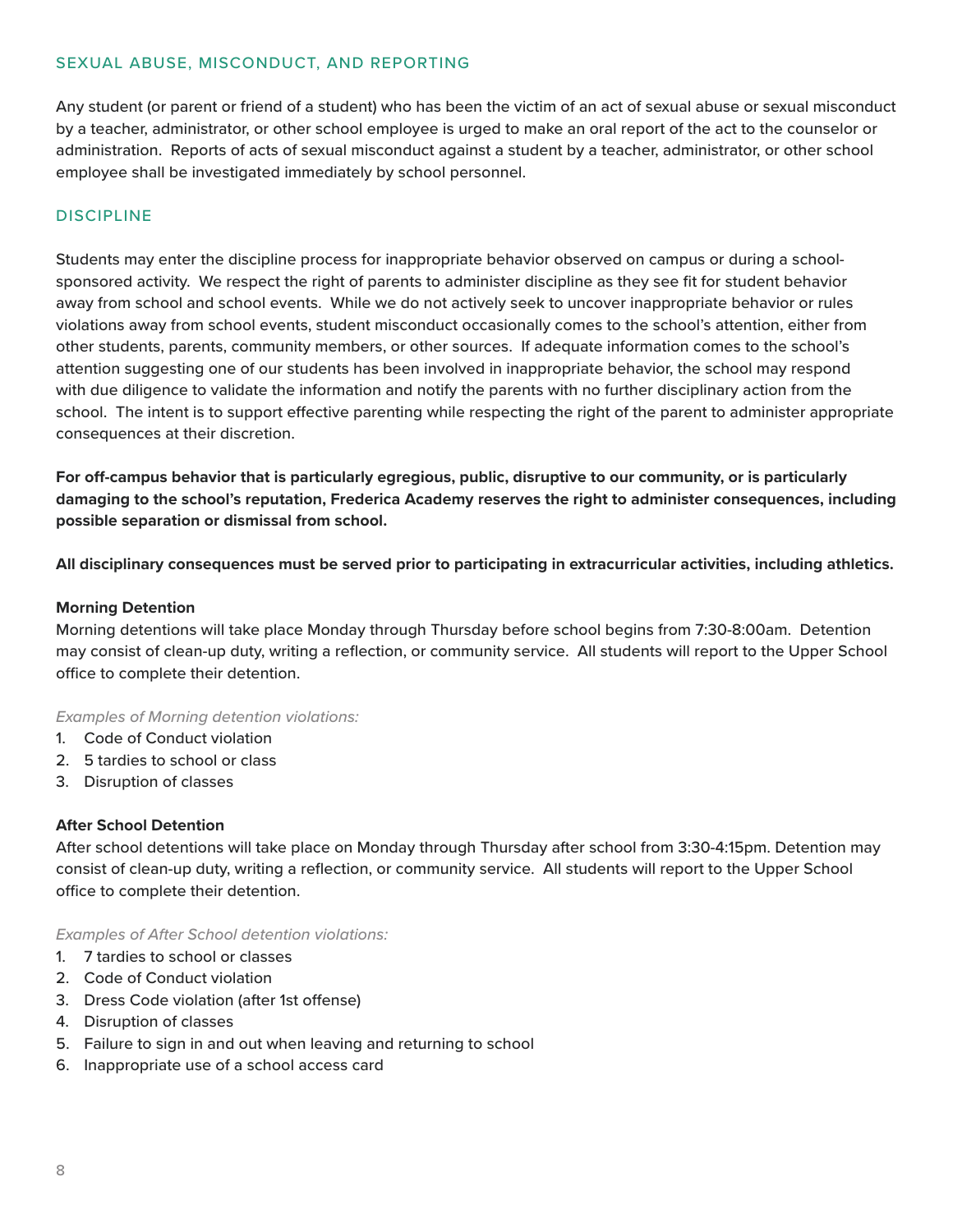# **Friday Detentions**

An email detailing the infraction will be sent to parents, the student, and the advisor. Friday detention will be served from 3:30-4:30pm. If a student fails to serve a Friday detention on the assigned date for any unexcused reason, the student is required to serve a Saturday detention.

*Examples of Friday detention violations:*

- 1. Leaving campus without permission
- 2. 10 tardies to school or class
- 3. Repeated violation of Code of Conduct
- 4. Being asked to leave class
- 5. Skipping class

# **Saturday Detentions**

Saturday detentions will be held from 8:30-10:30am. Advance email notification and a parent conference call will precede detention.

# *Examples of Saturday detention violations:*

- 1. Violations repeated after serving a Friday detention
- 2. 15 tardies to school or class (includes a probable suspension from all extracurricular programs)
- 3. Harassment of any kind

**Suspension** for a specific number of days may be administered at the discretion of the Upper School Director when detentions are exhausted or deemed inadequate.

**Expulsion** may result when a student's conduct warrants departure from the normal protocol. The Head of School reserves the right to accelerate the procedure or supersede a level in the process when such action is necessary. Georgia state law requires the school to send a letter along with the transcript acknowledging the expulsion. Disciplinary probation may be determined by the Upper School Director. Students will sign a written contract detailing future behaviors and school enrollment.

Removal from leadership may occur and well as loss of privileges. Membership on athletic teams can also be removed at the discretion of the US Director and Athletic Director.

**Note:** This disciplinary policy is not all-inclusive. Recurring detention, severe behavior problems (including disrespect and disobedience), Honor Code violations, and the like will be referred to the US Administration or the Head of School.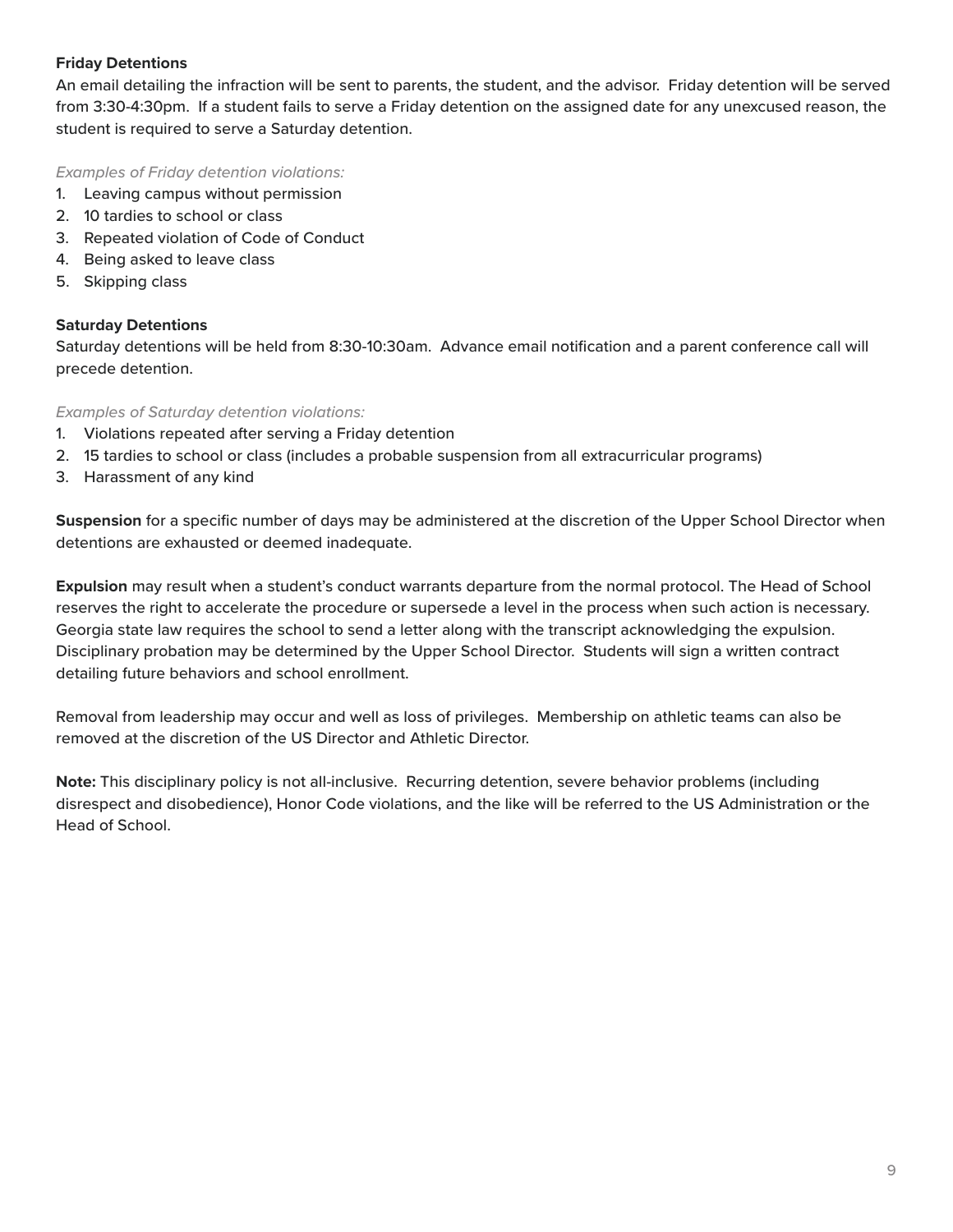# SUBSTANCE ABUSE POLICY

Alcohol, vaping, tobacco, and the abuse of drugs is illegal and a threat to student health. In recognition of the fact that use and/or abuse of mind-altering substances reduces an individual's potential for learning and success, Frederica Academy has established guidelines. It is our belief that enforcement of this policy will serve as a deterrent, while also creating an opportunity for treatment and restoration into the school community.

To ensure fair implementation of this policy, FA has the right to search lockers and personal belongings. When appropriate, the Head of School may require a test including breath, blood, saliva, or urine. These tests will be conducted at school or at an appropriate medical facility off campus. Cost for the off campus test will be the responsibility of the parent.

# **Should a student be found in possession of or using illegal substances the following consequences will be considered:**

- Temporary separation from school for the day or more
- Placement in confidential school designed therapeutic program which may include required counseling, signing a no-use contract and random drug testing
- Loss of formal school leadership positions, including athletic team captains
- Additional consequences may be taken by Head of School
- Research paper and community service
- Removal from school related extracurricular activities, including athletics

In egregious cases where students are a danger to themselves and others, dismissal or expulsion may result. Examples would include distribution or sale of illegal drugs or illegally used prescriptions, DUI, arrest by law enforcement, or other public discredit to the school.

Students and families who **voluntarily reveal** a struggle with health issues will not be subjected to the school's disciplinary process, provided the disclosure is not an attempt to preempt the discipline process. When the health issue requires intensive therapy, a medical leave of absence may be necessary. The student will remain in good standing with the school and eligible for return. The return to school will be coordinated with the school counselor who will establish a specific program with support for successful re-entry.

# CELL PHONE POLICY

**Cell phones are never to be used during class time or assembly time without a teacher's expressed permission.** Students may use cell phones during non-academic times as long as their use does not interfere with the academic environment.

Students are encouraged to use cell phones outside of the building and allow the common areas and academic center to be places of learning. Phone conversations should always be done outside the building. These are not to be a distraction from our academic day. Students who fail to respect these principles could have their cell phone privilege removed and be required to check their phones into the Upper School Director's office daily.

# **Each classroom has a cell phone holder that the teacher will use to collect the phones/smartwatches before instruction begins.**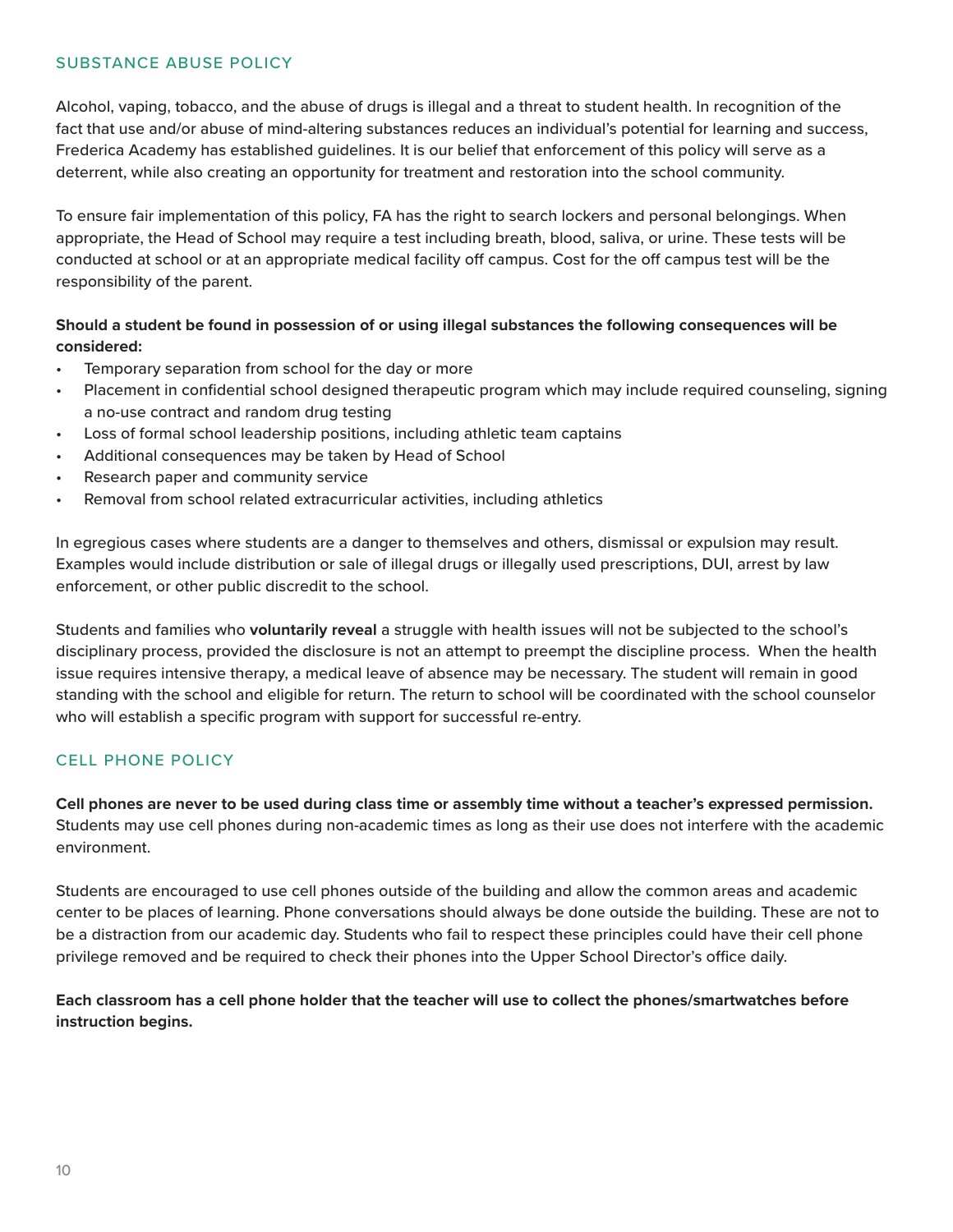# **LOCKERS**

All students are assigned lockers in Corn Hall. These lockers are the property of the school and may be searched at any time. Students are expected to keep lockers neat and free from trash, especially foods that could attract insects and rodents. Lockers should be emptied and cleaned during semester breaks.

# UNIFORM AND DRESS CODE POLICIES

One's dress is a reflection of their family, the school, and their personal values. For the 2022-2023 school year, students in grades 9-11 are required to wear uniforms. Seniors are required to follow the Upper School dress code policy. Students are expected to follow these guidelines:

# **Uniform Policy Grades 9-11**

*Girls:*

- Skirts: Gray, Navy, Khaki, Hunter/Classic Navy Plaid, Classic Navy/Evergreen Plaid Must extend beyond the fingertips of a fully extended arm.
- Skorts: Gray, Navy, Khaki, Hunter/Classic Navy Plaid, Classic Navy/Evergreen Plaid Must be a minimum of 5" inseam.
- Dresses: Gray, Navy, or Khaki
- Shorts: Navy, or Khaki chino style (NO DENIM) Must be a minimum of 5" inseam
- Pants: Navy, or Khaki style (NO DENIM)
- Shirts: Navy, Green, White, Cobalt Blue or Pink
	- Short or long sleeve White oxford short or long sleeve with FA Logo
	- Short or long sleeve polo with FA Logo

# *Boys:*

- Shorts: Gray, Navy, or Khaki chino style (NO DENIM) Must be a minimum of 5" inseam
- Pants: Gray, Navy, or Khaki chino style (NO DENIM)
- Shirts: Navy, Green, White, Cobalt Blue, or Pink
	- Short or long sleeve polo with FA Logo

# *Outerwear (Girls & Boys):*

• Vests, Sweaters, Fleece Jackets, and Halfzips: Navy, Green, White, or Cobalt Blue with FA Logo

# *Additional Information:*

- Frederica Academy t-shirts and spirit wear are acceptable on spirit days only
- FA logo outerwear, including FA athletic jackets, sweatshirts, and fleeces may be worn inside the classrooms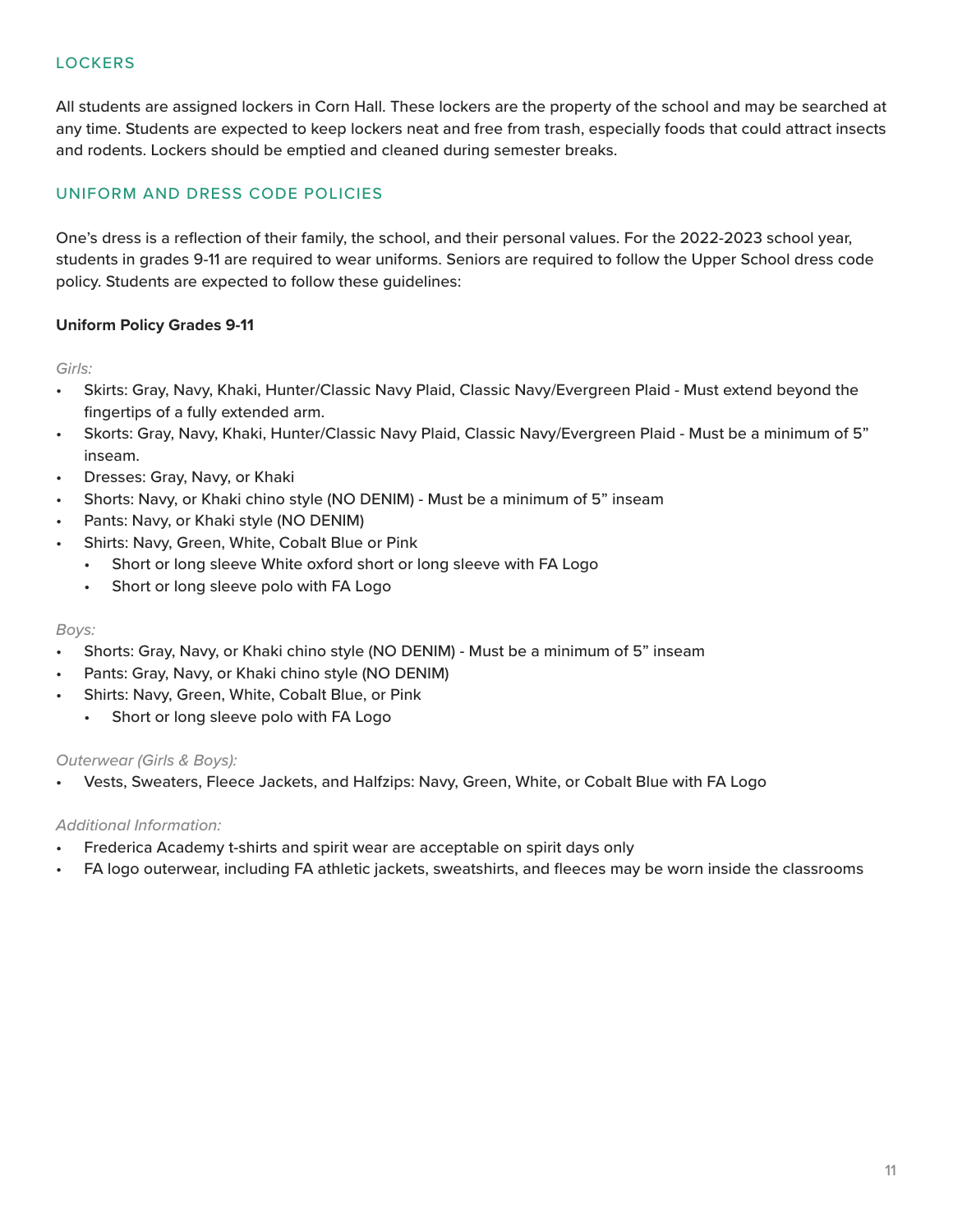# **Dress Code Grade 12**

*Girls:*

- Dresses, shorts, and skirts should extend beyond the fingertips of a fully extended arm, and must be appropriate when standing, sitting, stooping, and bending with or without tights, leotards, spandex, etc.
- Clothing exposing the torso or the midriff, either front, back or sides, shall not be worn
- Undergarments should not be seen through clothing
- All shirts must have a 1-inch strap (no spaghetti straps or strapless tops)
- Leggings and tights may be worn if skirts, dresses, shorts, sweaters, or other clothing worn over them are of proper length
- Workout clothes, including yoga pants and tennis skirts, are never appropriate in an academic environment

## *Boys:*

- Collared shirts and properly fitting belted shorts or pants
- Clean shaven, hair groomed

# **All Students**

- Headphones, air pods, and earbuds are not permitted during classes.
- Shoes should be worn at all times.
- Excessively tight, oversized, sheer, or revealing clothing may not be worn.
- Jean cut-offs, frayed, worn-out, or tattered clothing, even if part of the item's design, is prohibited.
- Sweatpants and warm-up suits are only permitted on special dress down days, as advertised by Student Council.
- Clothing with any writing or illustration which are violent, sexual, drug and alcohol-related, or antisocially themed, is prohibited.
- Hats of any kind, including hooded sweatshirts, may not be worn in buildings.
- Hair may not be extreme in style or color.

# **Special Dress Days at Frederica Academy:**

- FA Spirit Days: Friday home athletic events are designated as Spirit Days. Upper School students can wear FA Spirit items to school. Please see FA Sunday all-school email each week to see any Special Dress Days for the week.
- Dress Up Days are preannounced and honor important events.
- Dress Down Days are designated by the Student Council and US Administration.

# **Dress Code Violations**

- 1st Offense Student will be asked to leave school and return when appropriately clothed OR be given a uniform at the replacement cost.
- Subsequent Offenses Students will serve an after school detention AND be given a uniform at the replacement cost.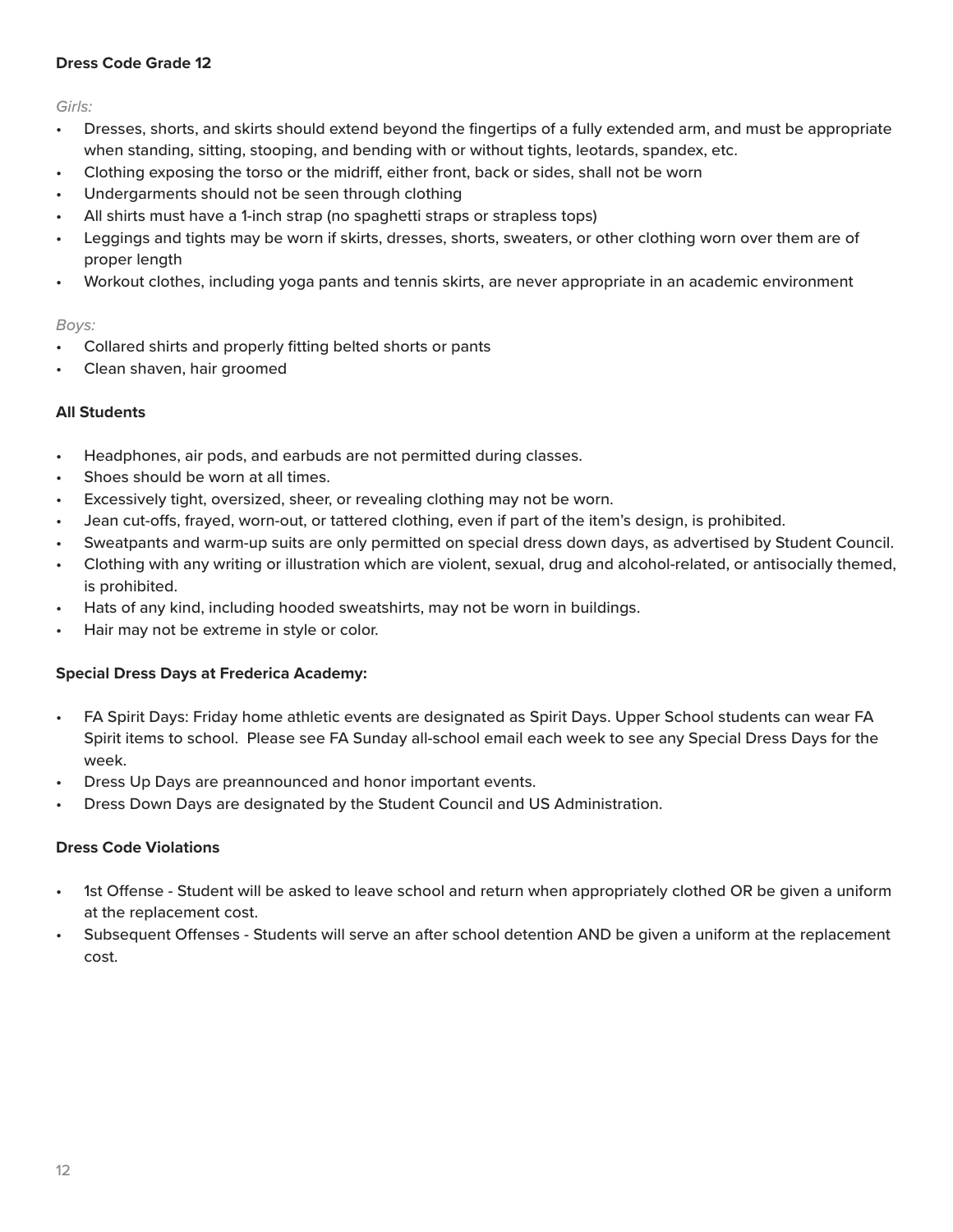# SCHOOL SAFETY PROCEDURES

All visitors, including parents, must first check in with the school's office to receive a name tag before going to other locations on campus. Students may not invite outside guests to school, including students of area high schools, unless permission is granted by the US Administration. Unauthorized visitors will be asked to leave the campus immediately.

# CAMPUS SECURITY

Campus safety is a priority at Frederica Academy. A uniformed full time security staff patrols the campus during the school day and during extracurricular activities.

All buildings on the campus are locked during the school day. **Students must use their school access card to enter the buildings during the school day. Using another student's access card is considered inappropriate use of a card and will result in an after school detention.**

## **Replacement cards can be obtained in the Media Center for a \$5 fee.**

Parents and visitors are required to enter through the appropriate school office and sign in with a receptionist. **No exceptions**.

Cooperation and compliance are necessary to ensure the safety of all. Parents are asked to leave packages, forgotten books, computers, and lunch boxes at the Upper School office. FA staff will deliver them to the students. Students arriving late or leaving early must check in/out through the Upper School office.

# PARKING

Driving a car on campus is a privilege. Parking violations may result in the loss of this privilege. All books, lunches, athletic bags, and other items needed for the school day should be put in lockers upon students' arrival on campus. **Students may not go into their cars during the school day without permission from the Upper School Front Office. Habitual requests to go to one's car during the school day will result in a meeting with the US Administration. Students may not be in the parking lot during school hours without permission.**

# **Numbered parking stickers are required of all vehicles parked by students and school employees.**

Stickers are available in the Upper School office. Students who park on campus without a parking sticker may be subject to disciplinary action. Students who park in marked parking spaces, including numbered spaces not their own, Visitor Parking, or Faculty Parking spots will also be subject to disciplinary action. Students are expected to observe the speed limit.

- Seniors are assigned parking spots in the Corn Hall parking lot. All numbers will correspond to their parking spot.
- Underclassmen will park in the Corn Hall parking lot using any space not numbered
- Overflow parking is available in the parking lot beside the middle school.

#### **No student should ever park in the following locations for any reason:**

- The circled area behind Corn Hall (fire lane)
- Behind the gym
- The lot behind Corn Hall (faculty only parking during the Academic Day from 7:45 to 4:00 pm)
- Visitors or otherwise marked spaces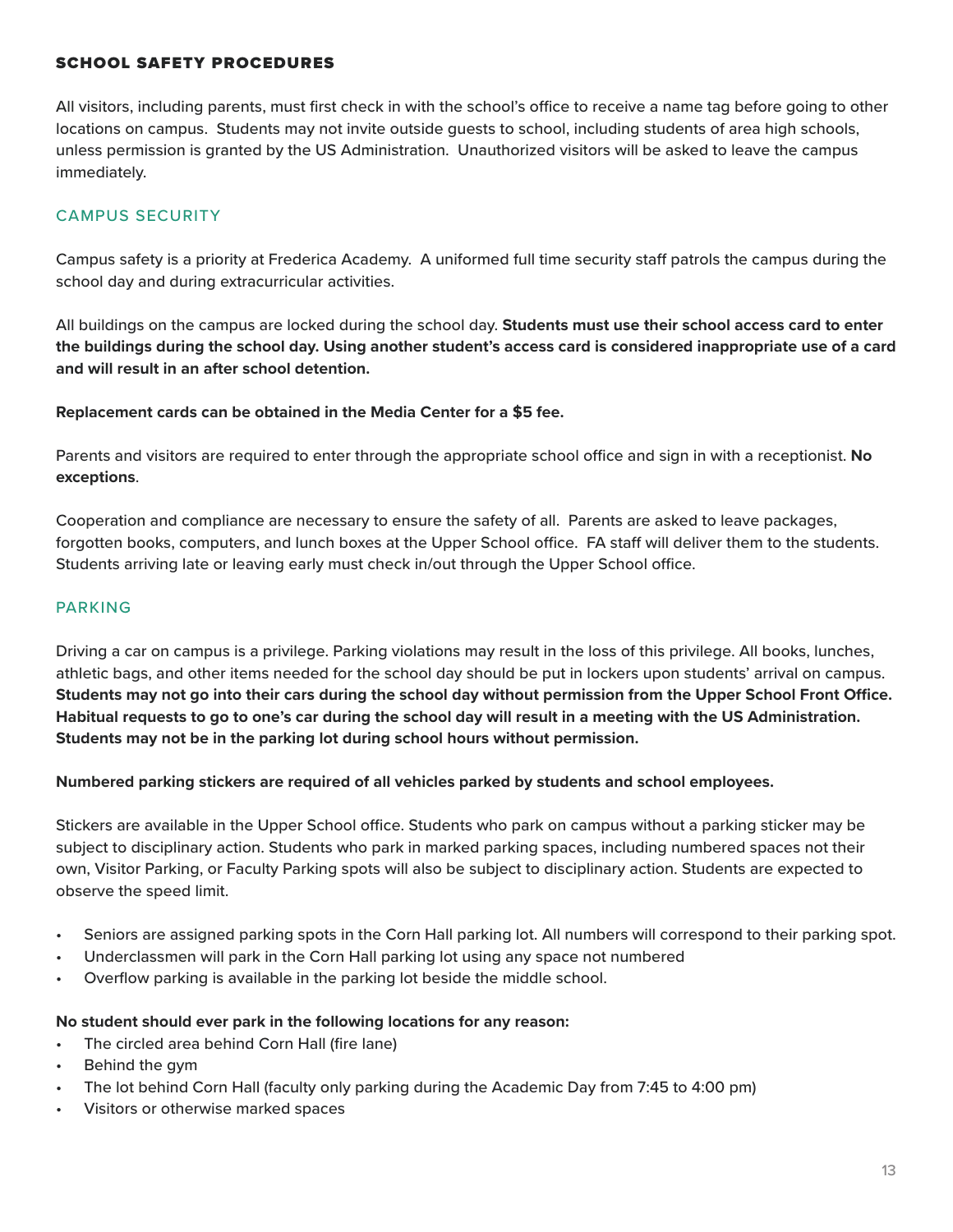# EMERGENCY SCHOOL CLOSING PLAN

**Parents need to be sure all contact information is current** in the event of an emergency closing. Emails, texts, and phone calls through our FACTS system will keep parents informed of any emergency situation. Do not call the school as all lines need to be open for emergency responders.

- **• Hurricane:** Typically, Hurricane warnings will be forecast in ample time for school closing to be announced before students and staff depart for school. The FA website will post these closures along with local radio and TV stations. After school hours, a voice recording will give updates and details. Look specifically for FA announcements as it may vary from other schools in the county.
- **• Tornado:** All students and staff have practiced drills and know to move immediately to an interior area of the building, crouch, and take cover.
- **• Fire:** Students and staff will follow practiced procedure and go immediately to the football field where classes can be quickly assembled, and attendance taken. Appropriate personnel will notify fire and police.
- **• Bomb Threat:** All students and staff will immediately evacuate the buildings and proceed to a safe designated area.
- **• Intruder:** The School Crisis Plan will immediately lock down the campus, notify the police, and secure all classrooms.

# CRISIS MANAGEMENT

In the event of a school closing or emergency situation, our first priority is the safety of students, faculty, and other persons on campus. Parents should not call or text the school or teachers. It is vital that teachers and staff will be able to focus their full attention on ensuring the safety of all students. In addition, all lines must be available for outgoing calls to emergency personnel. School officials will contact the parents via Parent Alert, which is our fastest mode of communicating, at the earliest possible opportunity. A more detailed message will be sent via Constant Contact, and a Parent Alert will be sent prior, advising stakeholders to check their email inbox for details.

# INTERNET ACCESS

Frederica Academy is a one-to-one Chromebook school. Each student purchases their own Chromebook and is responsible for keeping it charged and ready for classwork.

Students must sign an Internet Acceptable Use Policy at the beginning of the school year. Students are not to share passwords or log in using another student's information.

# SCHOOL CLINIC AND MEDICAL POLICY

All students must have a Health Information and Consent Form on file with the school nurse. If a parent cannot be reached in the event of an emergency, this form authorizes the school to act for the parent. When it is necessary to call an ambulance, the cost is the responsibility of the parent.

All students are required to have a current Georgia Certificate of Immunization on file with the School Clinic. A Prescription Medication Form must also be filed, and all prescriptions are kept in the nurse's office. Possession of a prescription drug, without a valid prescription on file, will result in a disciplinary response from the school.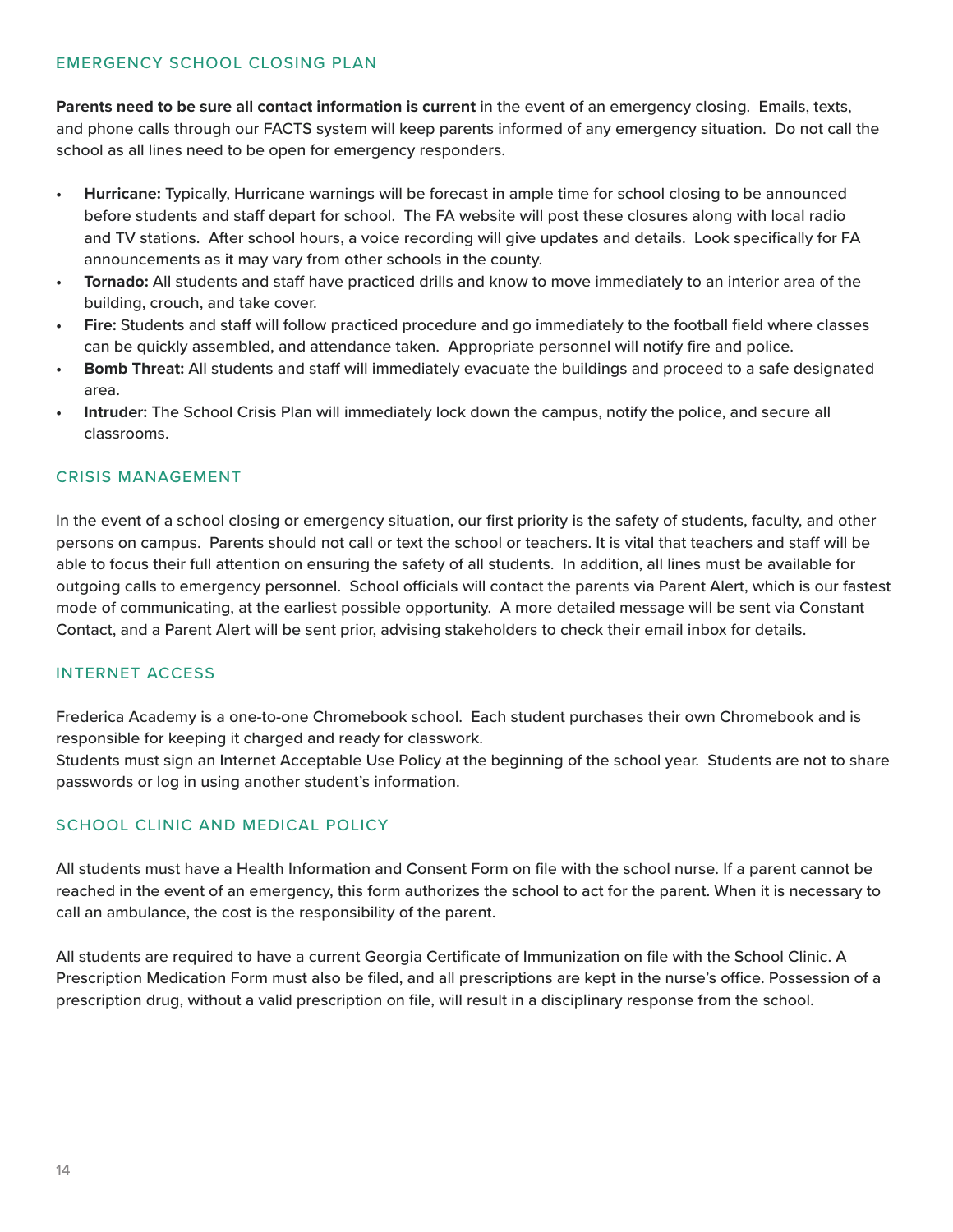# **Procedure to visit the School Clinic:**

- Report to your classroom teacher to notify them of your need to visit the clinic.
- Retrieve the clinic pass from the Upper School Front Office.
	- Only students who present a clinic pass will be permitted to visit with the nurse.
- If a student's condition requires them to be in the School Clinic for more than one school period, the student will be sent home for the remainder of the day.
	- Any student sent home from school during the day may not participate in any after school activities for the remainder of that day.
- If a parent calls to check their student out of school due to illness, the student must see the nurse prior to leaving campus and must also sign out in the Upper School Front Office.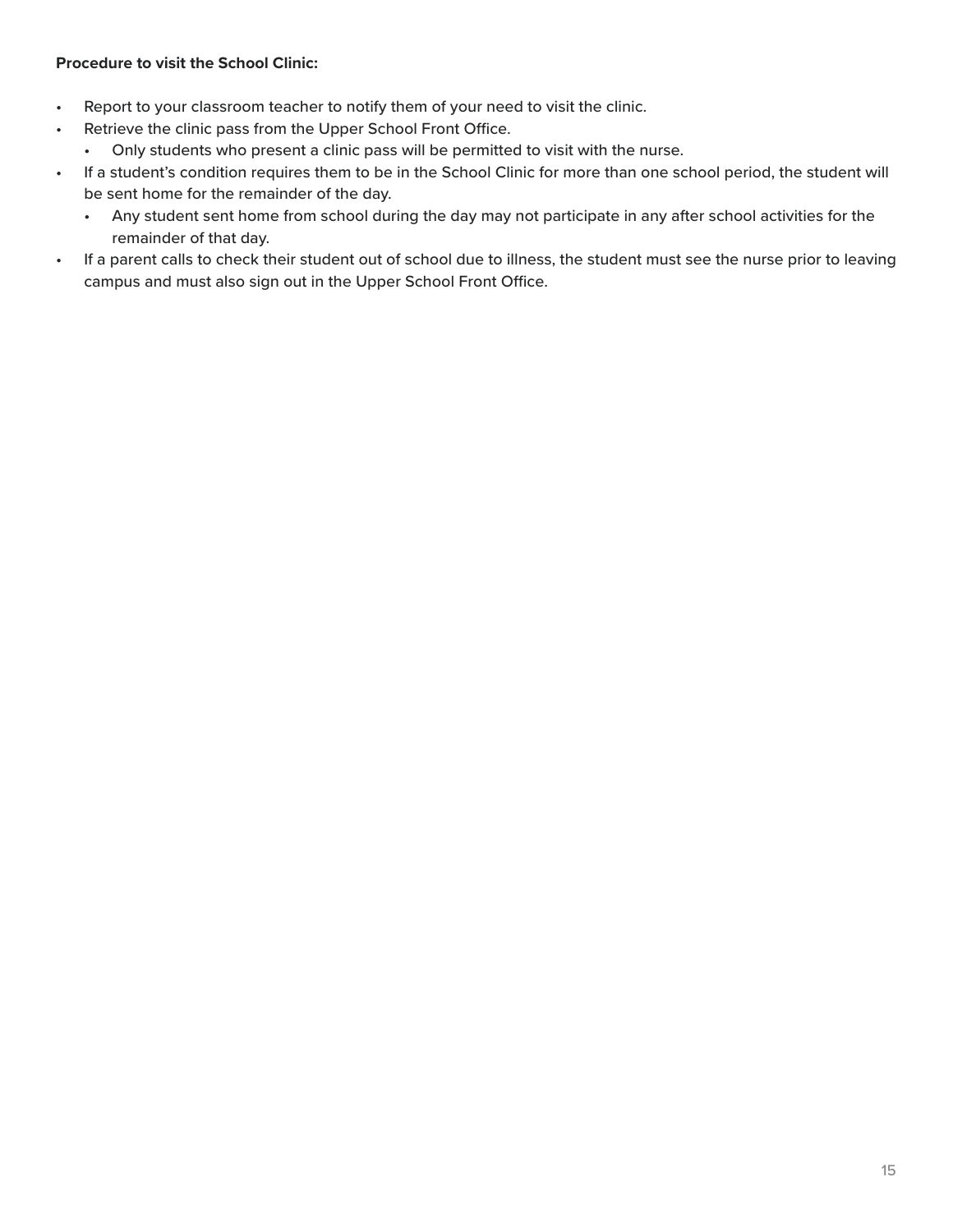## ATTENDANCE

# ATTENDANCE POLICY

All students must have a Health Information and Consent Form on file with the school nurse. If a parent cannot be reached in the event of an emergency, this form authorizes the school to act for the parent. When it is necessary to call an ambulance, the cost is the responsibility of the parent.

Students arriving on campus after 8:15am and leaving before 3:20pm are required to sign in and out at the Upper School Office.

#### **Attendance for students not present at school will be marked as the following:**

- Absent (A)
- School Activity (SA)
- College Visit (CV)

#### **Absences (A)**

- 7 absences from class: Meeting with Upper School Administration
- 10 absences from class: Possible removal of AP/Honors designation and loss of extracurricular eligibility

*Excessive absences due to diagnosed illnesses will be reviewed on a case-by-case basis.*

#### **School Activity (SA)**

• School related activities, including athletics, will not count towards students' absences recorded in FACTS.

#### **College Visits (CV)**

• Students are permitted to have 3 absences due to approved college visits annually, as approved by the Director of College Placement.

## PRE-APPROVED ABSENCE REQUESTS

Students who are absent are responsible for informing teachers of planned absences in advance and for making up all assignments missed.

A blue **Student Absence Form** should be signed by all teachers and returned to the Upper School office prior to requested date of absence(s).

Only college visits approved by the Director of College Placement will be marked in attendance records as a College Visit.

## LEAVING CAMPUS

Parents are strongly encouraged to schedule off-campus appointments after school or during periods when Frederica Academy is not in session. Checking students out during the school day is discouraged.

## **Students returning to school must sign in with the US office before returning to class.**

#### **Leaving campus during the school day requires one of the following:**

• Prearranged signed note or email from parent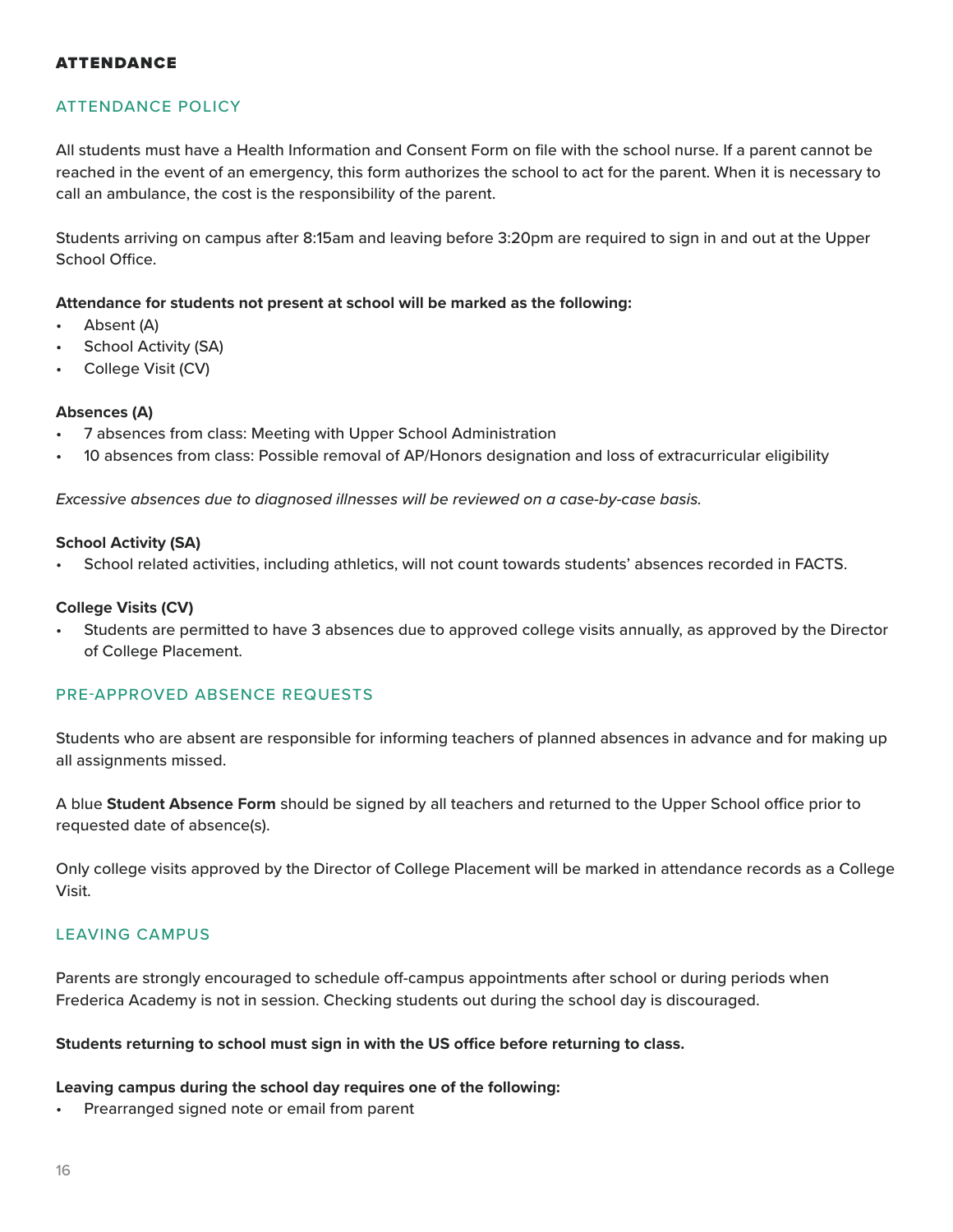- Parent personally signing student out
- Authorization of administration
- Students leaving campus for illness must first see the nurse

# TARDINESS

Students missing more than 15 minutes of class time due to a non-school related activity will be marked absent.

# **Excessive tardies will result in:**

- 5 tardies to school or class morning detention
- 7 tardies to school or class after school detention
- 10 tardies to school or class Friday detention
- 15 tardies to school or class Saturday detention

If students are late to class because of a teacher or a school-related activity, they need a note from the instructor for entry into class.

Students must be at school by 8:30am to be counted present and eligible to participate in extracurricular activities, including athletics. Failure to report to school by 8:30am on an "off day" will result in ineligibility for the next practice, match, or performance.

A first semester senior attendance report will be sent to all colleges a senior applies to when mid-year reports are released in January.

# MAKE UP WORK

Making up work and contacting the teacher are the responsibilities of the student. Pre-announced deadlines should be met regardless of circumstances.

- For an absence of one day: The work should be made up on the day the student returns.
- For absences of many days: The student should be in touch with teachers through e-mail and/or phone. The student has a period of time equal to the number of days absent to make up the work (including quizzes and tests), unless further discussion is merited with the faculty and administration.
- Students missing school for sports or extracurricular activities are responsible for communicating with their teachers in advance.
- In all cases, students must communicate directly with their teacher(s) to set reasonable deadlines.
- Students who miss a quiz or test on the day it is being given must arrange to take the assessment during an after school assessment makeup day. Makeup days are Monday, Tuesday, and Thursday. Weekly testing locations will be posted in Corn Hall. Failure to sit for an assessment on a prearranged day will result in a maximum grade of 80%. Failure to sit for the assessment on subsequent prearranged days will result in a 5-point deduction each day.

**Repeated patterns of absence for tests or quizzes will be referred to the US Administration.**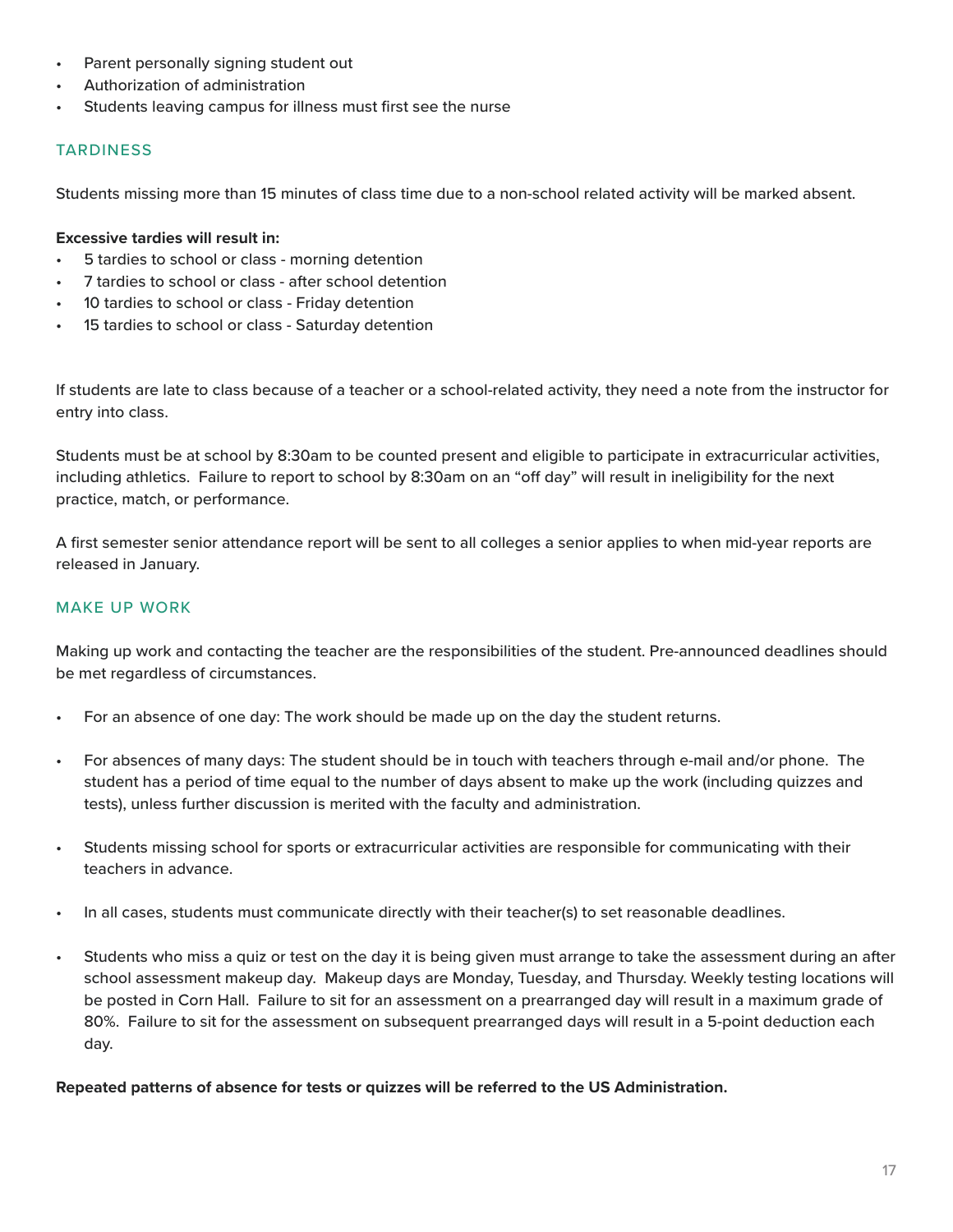## ACADEMICS

# GRADUATION REQUIREMENTS

|                                                                                                                                       | <b>9TH GRADE</b>                                                                   | <b>10TH GRADE</b>                                                                                                   | <b>11TH GRADE</b>                                                                                                                                                                                                                                          |                                          | <b>12TH GRADE</b>                                                                    | <b>ELECTIVES</b>                                                                                                                                                                                                                                                      |  |
|---------------------------------------------------------------------------------------------------------------------------------------|------------------------------------------------------------------------------------|---------------------------------------------------------------------------------------------------------------------|------------------------------------------------------------------------------------------------------------------------------------------------------------------------------------------------------------------------------------------------------------|------------------------------------------|--------------------------------------------------------------------------------------|-----------------------------------------------------------------------------------------------------------------------------------------------------------------------------------------------------------------------------------------------------------------------|--|
| <b>ENGLISH</b><br>(4 Required Credits)                                                                                                | English 9                                                                          | English 10<br>$\bullet$<br>Honors English 10                                                                        | <b>American Literature</b><br>AP English Language<br>& Composition                                                                                                                                                                                         | ٠                                        | Literature &<br>Composition<br><b>AP English Literature</b><br>& Composition         |                                                                                                                                                                                                                                                                       |  |
| <b>MATHEMATICS</b><br>(4 Required Credits)                                                                                            | Algebra I<br>$\bullet$<br><b>Honors Geometry</b><br>Honors Algebra II<br>$\bullet$ | Geometry<br>$\bullet$<br>Honors Algebra II<br>$\bullet$<br><b>Honors PreCalculus</b>                                | Algebra II<br>$\bullet$<br><b>Honors PreCalculus</b><br>$\ddot{\phantom{0}}$<br><b>AP Calculus AB</b>                                                                                                                                                      | Calculus                                 | <b>PreCalculus</b><br><b>AP Calculus AB</b><br>AP Calculus BC*                       | <b>AP Statistics</b>                                                                                                                                                                                                                                                  |  |
| <b>SOCIAL SCIENCE</b><br>(4 Required Credits)                                                                                         | World History I                                                                    | World History II<br>$\bullet$<br><b>AP World History</b><br>$\ddot{\phantom{0}}$                                    | <b>US History</b><br>٠<br><b>AP US History</b><br>$\bullet$                                                                                                                                                                                                | $\ddot{\phantom{0}}$<br><b>Electives</b> | <b>Social Science</b>                                                                | <b>Economics &amp; Finance</b><br>$\bullet$<br><b>History of Art</b><br>$\bullet$<br>Psychology*<br>$\bullet$<br>World Geography*<br>$\bullet$<br><b>AP Comparative</b><br>$\ddot{\phantom{0}}$<br>Government*<br><b>AP Macroeconomics</b><br><b>AP US Government</b> |  |
| <b>SCIENCE</b><br>(4 Required Credits)                                                                                                | Biology<br><b>Honors Biology</b>                                                   | Chemistry<br>$\bullet$<br><b>Honors Chemistry</b>                                                                   | Physics<br><b>AP Biology</b><br><b>AP Chemistry</b>                                                                                                                                                                                                        | $\bullet$<br>$\bullet$                   | <b>AP Biology</b><br><b>AP Chemistry</b><br>AP Physics 1<br><b>Science Electives</b> | Anatomy*<br>$\bullet$<br>Astronomy<br>$\ddot{\phantom{0}}$<br><b>Forensic Science</b><br><b>Marine Biology</b><br>$\bullet$                                                                                                                                           |  |
| <b>WORLD</b><br><b>LANGUAGES</b><br>(3 Required Credits)                                                                              | Spanish I<br>Honors Spanish II<br>Latin I<br>Honors Latin II                       | Spanish II<br>$\bullet$<br><b>Honors Spanish III</b><br>Latin II<br><b>Honors Latin III</b><br>$\ddot{\phantom{0}}$ | Spanish III<br><b>Honors Spanish IV</b><br>Latin III<br>$\bullet$<br><b>Honors Latin IV</b><br>$\ddot{\phantom{0}}$                                                                                                                                        | $\bullet$<br>$\bullet$                   | Honors Spanish IV<br>AP Spanish Language<br><b>Honors Latin IV</b>                   |                                                                                                                                                                                                                                                                       |  |
| <b>FINE ARTS</b><br>(1 Required Credit)                                                                                               |                                                                                    |                                                                                                                     | <b>Semester Electives</b><br><b>Year-long Electives</b><br>Art<br>$\bullet$<br><b>Fundamentals of Audio Technology</b><br>History of Art<br>Yearbook<br>Modern Band I/II<br>Photography and Video*                                                         |                                          |                                                                                      |                                                                                                                                                                                                                                                                       |  |
| <b>BUSINESS, COMPUTER SCIENCE, &amp;</b><br><b>TECHNOLOGY SCIENCE ELECTIVES</b><br>(No Requirement)                                   |                                                                                    |                                                                                                                     | <b>Semester Electives</b><br>JavaScript I/II<br>Cybersecurity I/II<br><b>Advanced Cybersecurity</b><br><b>Engineering I/II</b><br>Python I/II<br><b>Web Design</b><br>Geospatial Technology*<br>Entrepreneurship<br>$\bullet$<br>Intro to Sports Marketing |                                          | <b>Year-long Electives</b>                                                           | AP Computer Science A<br>AP Computer Science Principles                                                                                                                                                                                                               |  |
| <b>HEALTH &amp; PHYSICAL EDUCATION ELECTIVES</b><br>(Freshmen are required to take Health if it has not been taken in Middle School.) |                                                                                    |                                                                                                                     | <b>Semester Electives</b><br>Health<br><b>Advanced Fitness</b>                                                                                                                                                                                             |                                          |                                                                                      |                                                                                                                                                                                                                                                                       |  |

*\*Honors Biology students with exceptional PreACT scores may be offered the opportunity to take AP Biology in the 10th grade, as deemed appropriate by US Administration.*

**Graduation requires a minimum of 20.5 credits.**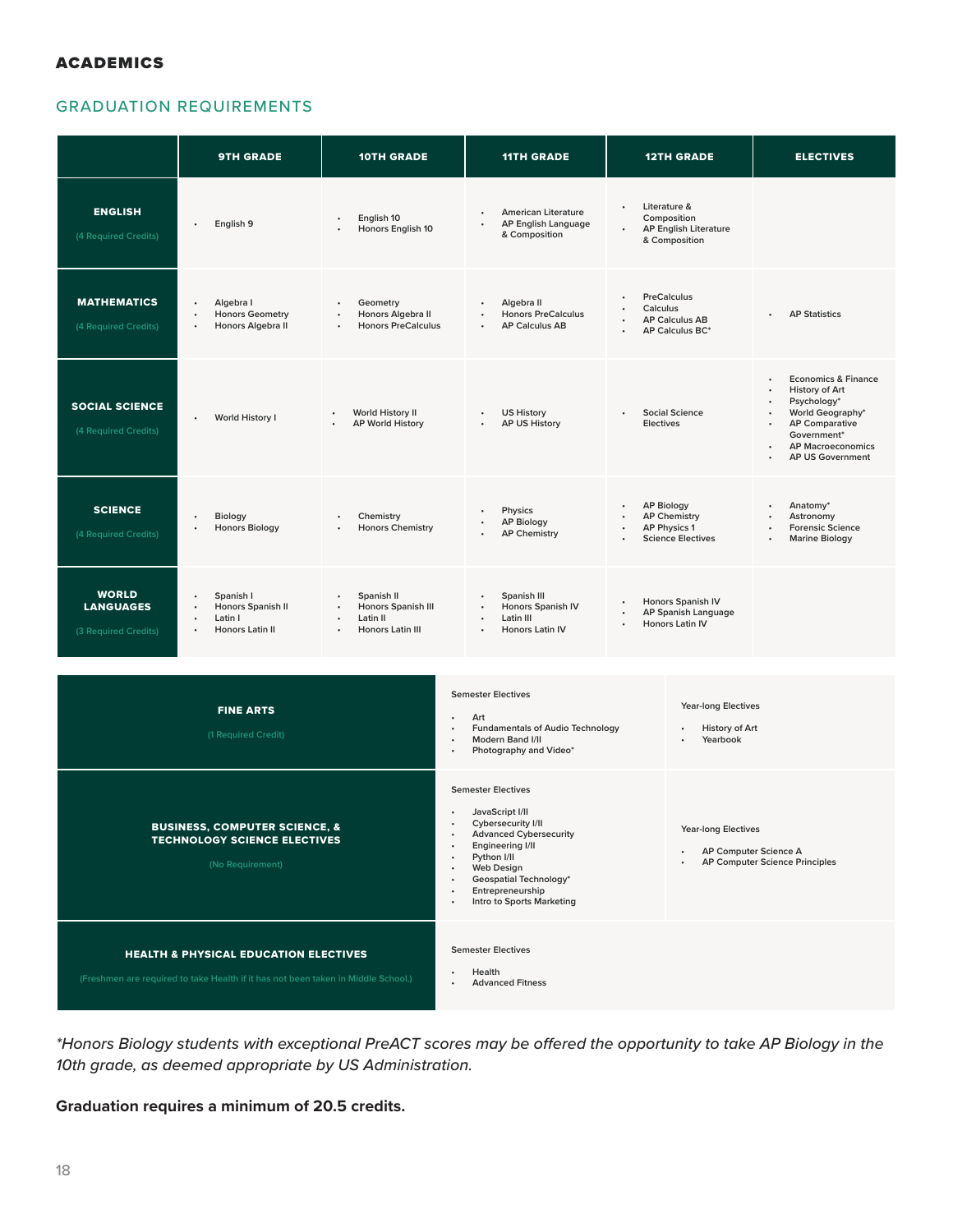A normal course load for a semester is five academic courses and one elective. Variations must have approval of the Upper School Administration. Seniors enrolled in three or more AP classes are permitted to have two study periods.

For details regarding Advanced Placement (AP) and Honors course registration requirements, please see the Upper School Course Description Catalog. Students will meet with Upper School Administration each spring to select courses for the following school year.

Students who elect to take courses not recommended by the Upper School Administration must confer with Administration and have a parent provide parental consent in writing.

# **All students, with the exception of seniors, who enrolled in an AP course are required to take the College Board AP Exam. Failure to sit for a College Board AP Exam will result in the removal of AP designation on a Frederica Academy transcript.**

Seniors who opt out of taking an AP Exam will be required to sit for a final assessment in that course. Seniors who wish to opt-out of the AP Exam must return their opt-out form to Dr. Nevins by October 14th to cancel their exam without a fee. Seniors who submit an opt-out form between October 15th and April 1st will be billed \$40 for the cost of their canceled exam. Failure to sit for an exam without submitted a form by April 1st will result in the removal of AP designation on a Frederica Academy transcript.

Students who elect to enroll in Honors courses will not be permitted to drop of the Honors section of the course, as per the Honors Enrollment Contract signed after the first 4.5 weeks of school.

Frederica Academy is on a semester numerical grading system. Parents, advisors and students will receive a weekly detailed grade report each Sunday afternoon.

# DROPPING AND ADDING COURSES

During the first semester, a student may drop or add a course during the progress period of the course (September 8, 2022, 4.5 weeks), only with the approval of the Upper School Administration.

During the second semester, a student may drop or add a semester-long course by Friday of the third week of the semester (January 20, 2023), only with the approval of the Upper School Administration.

Courses, including AP courses, dropped during the drop-add period will not appear on a student's transcript. If the change is approved after the first progress period, a notation of "withdraw passing" (WP) or "withdraw failing" (WF) will be recorded on the student's transcript. After the deadline has passed, dropping courses will only be considered under extenuating circumstances.

# EXAMINATIONS

Exams in the Upper School will be two hours in length and count as 15% of the course grade for academic classes and 20% for AP classes. Exam dates are established early in the year, and students must plan to be present for each of their examinations. Failure to take an exam will result in a zero exam grade.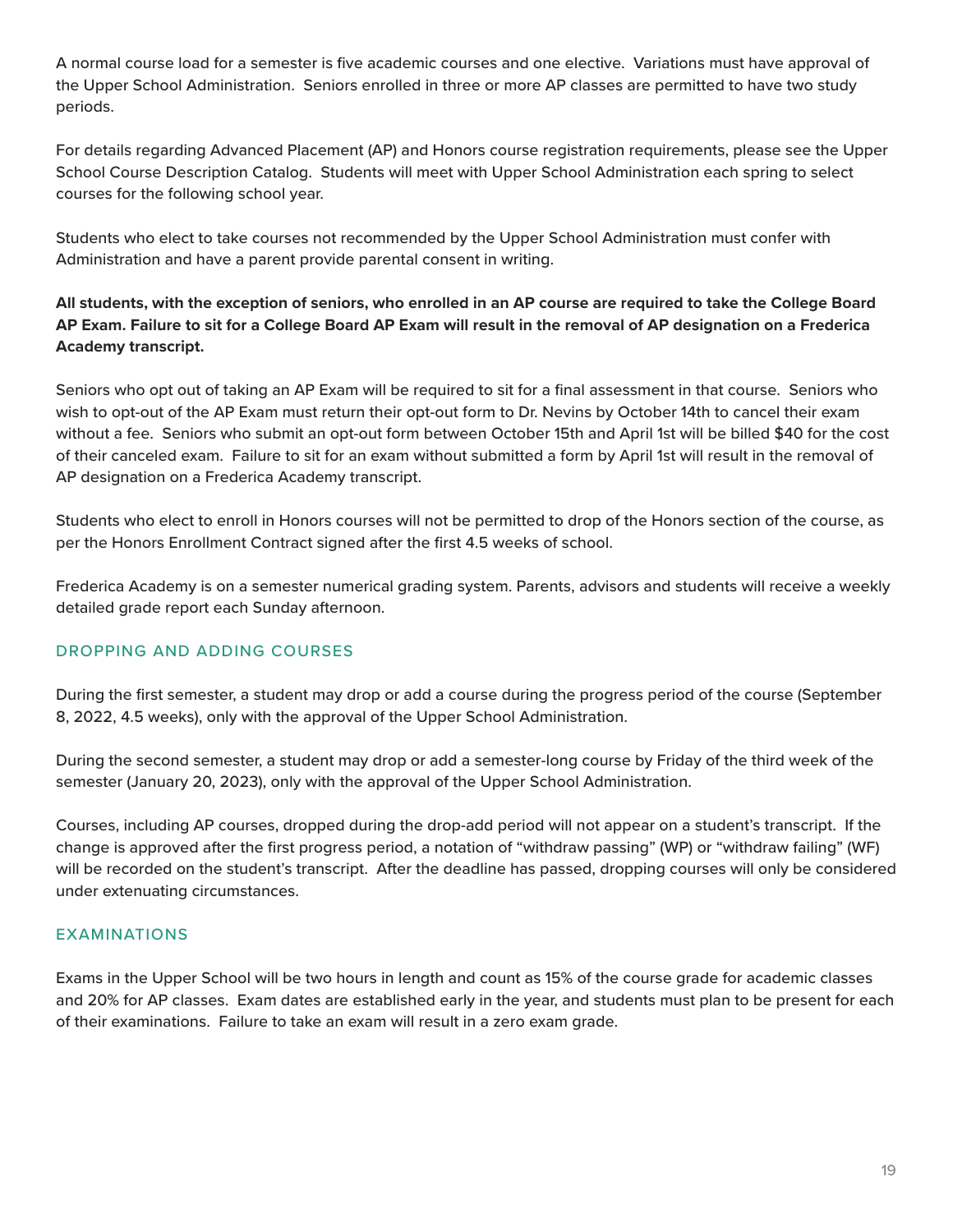## EXAM EXEMPTIONS

Seniors may exempt the 2nd semester exam in a course if they meet one of the following criteria:

- 90 average for the course and a maximum of 4 absences for the 2nd semester
- 87 average for the course and a maximum of 2 absences for the 2nd semester

## **Final exams in AP classes are at the discretion of the teacher.**

Loss of Exemption: Seniors who receive a Saturday detention for any reason, including tardies, will lose the opportunity to exempt exams. All decisions regarding exam exemptions are at the discretion of the Upper School Administration.

# GRADING SCALE AND TRANSCRIPTS

Semester grades are reported by numbers that may be translated as follows:

| <b>Numeric Grade</b> | <b>Grade Point</b> | <b>Letter Grade</b> |  |
|----------------------|--------------------|---------------------|--|
| $90 - 100$           | 4.0                | А                   |  |
| $80 - 89$            | 3.0                | R                   |  |
| $70 - 79$            | 2.0                | C                   |  |
| 69 and below         | 0.O                |                     |  |

Course grades on the transcript are unweighted; however, the cumulative numeric and grade point averages are weighted on the transcript. Honors courses are weighted 3 points for numeric average and 0.3 for GPA. AP courses are weighted 5 points for numeric average and 0.5 for GPA. The weighted averages are only used to determine academic awards. All grades published on the transcript are reported as unweighted.

Colleges may choose to calculate GPA differently and may, therefore, arrive at a GPA figure different from that calculated by Frederica Academy. Upper School courses taken in Middle School will be on the transcript, but are not included in the Upper School numeric or grade point averages.

Year-long courses require a final year-end grade of 70 or above for the student to be awarded one Carnegie Unit of credit. A student who fails one semester, but passes the other semester (with an average of 70 or above for the year) will receive a full credit for the course. A student who passes first semester of a year-long course and fails the second semester, as a result of the second semester exam, will have the opportunity to retake the final exam if they were passing the class before the exam. A retake must be submitted within two weeks of the initial exam. A student who needs to make up a course should follow a plan created by the Upper School Administration.

# TRANSCRIPT REQUESTS

Requests for high school transcripts should be requested via the **Online Transcript Request Form** on the Registrar's website. Please allow three days for processing.

The College Counseling Office submits all official transcripts to colleges via SCOIR.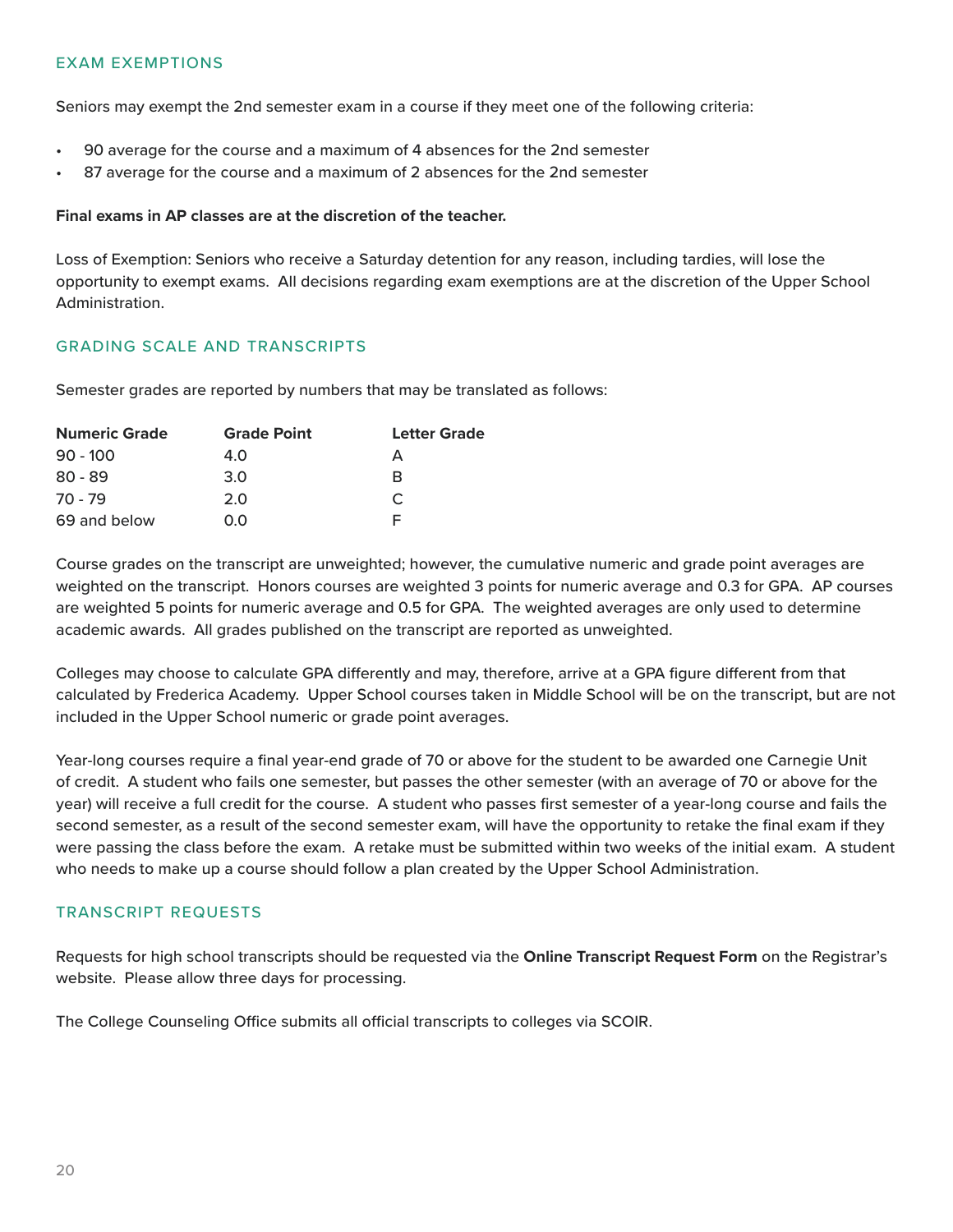# CLASS RANK AND HONORS GRADUATES

Students will be ranked for internal use only – assigning academic awards. A student's weighted numeric average (on a 100-point scale using semester grades) will be the criteria in determining such information. This weighted average will be for the first three quarters of the school year and include only the grades for academic courses. *Grades for non-academic electives are not included in calculating any averages.*

To graduate with honors, a student must have a cumulative 4-year average of 90 or above in academic classes. Averages will be calculated using semester grades.

The Valedictorian and Salutatorian of the graduating class must attend Frederica Academy for their junior and senior year. The Valedictorian is the student with the highest cumulative weighted numeric average in academic subjects from ninth grade through the third quarter of senior year. The Salutatorian is the student with the second highest numeric average.

# ACADEMIC HONORS

The Head of School and the Honor Roll are calculated on a semester basis.

- The Head of School's List recognizes students whose weighted numerical average is 90 or above in all academic classes.
- The Honor Roll recognizes students whose weighted numerical average is an 85 or above with no weighted grades below 80.

# HONOR SOCIETIES

Frederica Academy has three honor societies: National Honor Society, Sociedad Honoraria Hispánica, and International Thespian Society.

# National Honor Society

The National Honor Society (NHS) is a nationwide organization for high school students, recognizing students for their scholarship, leadership, service, and character.

*Prior to applying for induction a student must provide written documentation that he/she has met the following leadership and service requirements:*

- leadership roles, at least one
- individual community service activity, at least one
- community service involvement, demonstrated continuously

*To be inducted a student must additionally meet the following academic and honor requirements:*

- Cumulative non-rounded numeric average of 85 or higher
- Be in the 11th or 12th grade
- Have completed at least two full semesters at Frederica Academy
- Be of good character with no Honor Council Violations
- Receive two supporting Upper School Teacher Recommendations
- Take the appropriate course load as approved by the College Counselor

Students must follow the National Honor Society's policies to remain in good standing. This includes but is not limited to completing at least ten hours of community service each year, maintaining an average of 85 or higher, and continue to exercise good leadership and character.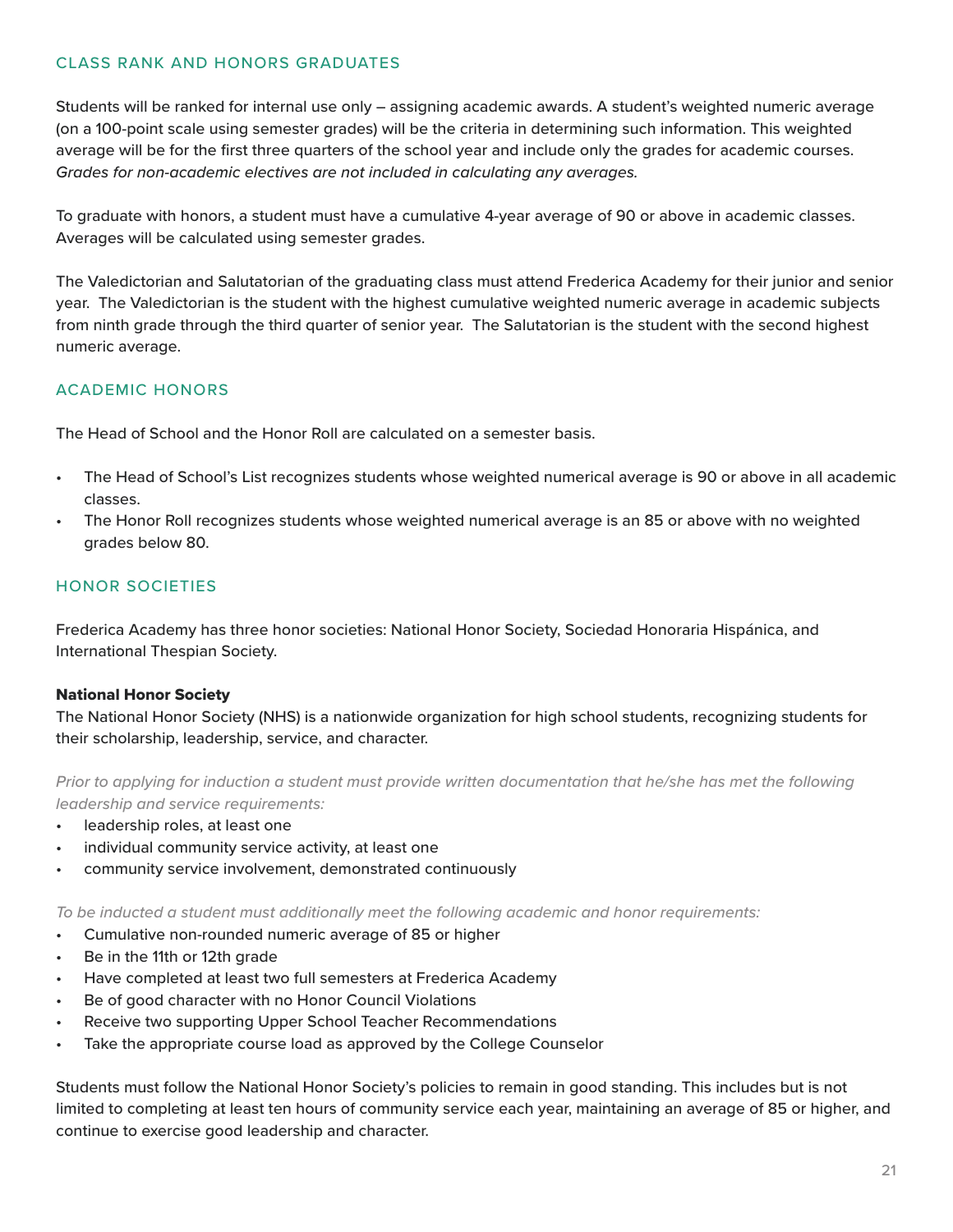# Sociedad Honoraria Hispánica

The Sociedad Honoraria Hispánica (SHH) is an academic honor society focused on Spanish language excellence in high school. Frederica Academy's chapter is named "Caballeros."

*To be eligible for membership, students must meet the following criteria:*

- Student must be actively enrolled in an upper level Spanish class (Spanish IV or higher)
- Student must have a numeric average of 90 or above in Spanish by the end of the 4.5 weeks at the progress report checkpoint in second quarter
- Student must have completed at least three years of Spanish and must be in 11th grade
- Transfer students must have spent one full semester in the program at any high school before eligibility
- Student must have an overall numeric average of 85 or higher and be members of the National Honor Society
- Student must never have failed a class due to attendance
- Student must have a good behavior record and no discipline issues on record

# International Thespian Society

The International Thespian Society is an honor society for theatre students. The society aims to advance the standards of excellence in theatre. Frederica Academy's Troupe is: #8989.

Membership is achieved by complying with all induction criteria, as defined in the troupe handbook. The Thespian Point System is the official guideline for awarding induction points. The Director of Fine Arts monitors points to evaluate eligibility.

# GRADUATION CORDS AND STOLES

The following cords and stoles are approved by the US Administration and are permitted to be worn on Frederica Academy's graduation day:

# **Honor Cord**

Seniors earning a weighted cumulative average of 90 or greater are eligible to receive an Honor Graduate Cord at Frederica Academy's graduation.

# **Service Cord**

Seniors having 25 recorded hours of Community Service each year in Upper School are eligible to receive a Service Cord at Frederica Academy's graduation. Students in the Class of 2023 need 50, students in the Class of 2024 need 75, students in the Class of 2025 need 100. All hours must be recorded and verified by the end of the 3rd quarter of a student's senior year.

# **Sociedad Honoraria Hispánica Cord**

Seniors inducted into the Spanish Honors Society and who completed up to AP Spanish Language and Culture are eligible to receive a Spanish Honor Society Cord at Frederica Academy's graduation.

# **International Thespian Society Cord**

Seniors inducted into the Society who, during their senior year, earn a minimum of 10 Thespian points (100 hours of service) and have demonstrated both onstage and backstage participation during the course of their Thespian Society tenure.

# **National Honor Society Stole**

Seniors who have remained in good standing within the National Honor Society are eligible to wear a National Honor Society at graduation.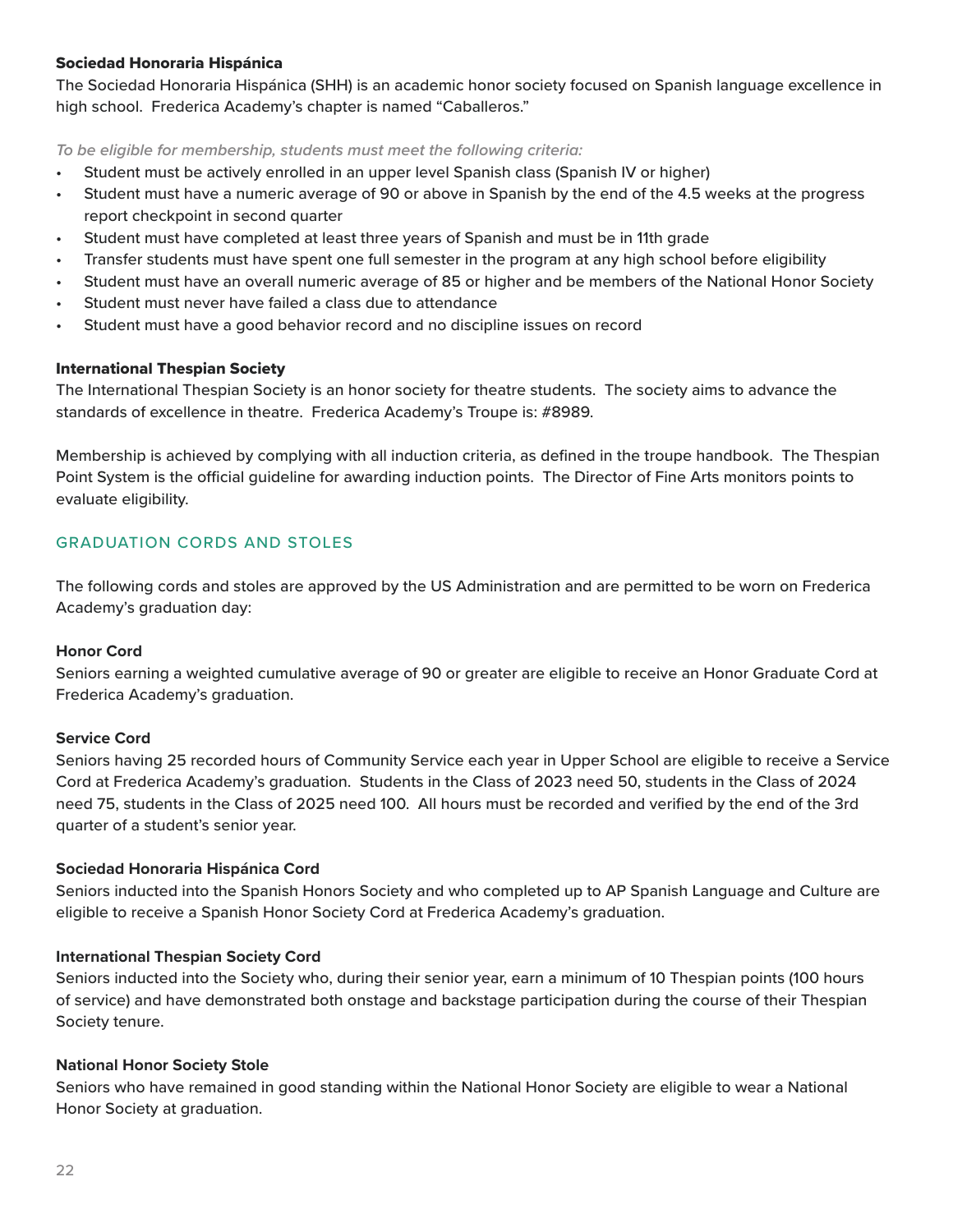# ACADEMIC PROBATION

Academic probation occurs when a student has failed one or more classes and/or has a cumulative GPA below 2.0. The student and parents will sign an academic probation contract, and readmission for the following year will be withheld until the terms of probation are met. Students on academic probation may be assigned to the academic center during their scheduled study period and will also be assigned to after school tutorial.

- In order to advance to the next grade, a student in the 9th grade must have passed at least 5 Carnegie Units.
- In order to advance to the next grade, a student in the 10th grade must have passed at least 10 Carnegie Units.
- In order to advance to the next grade, a student in the 11th grade must have passed at least 15 Carnegie Units.
- In order to graduate, a student in the 12th grade must have passed at least 20.5 Carnegie Units.

If these conditions are not met, academic probation is created to outline the necessary steps to reach promotion status.

# HOMEWORK POLICY

Homework reinforces concepts and introduces material to be used in class. All students have a study period and may attend tutorial to support homework assignments. Teachers routinely post homework assignments in advance on FACTS, allowing students the opportunity to manage their workload. A student should speak directly with their teacher if they find themselves spending unusually long periods of time completing assignments. As a college preparatory school, out of class assignments are a necessary part of learning time management, independent thinking, and organizational skills for success.

Frederica Academy understands the academic demands that are placed upon each student. An Upper School student will not be required to take more than two tests in one day. **Students should communicate directly with teachers if they have more than two tests in a day in order to arrange an alternative testing date.**

Frederica Academy encourages open communication between students, teachers, and advisors to help each student manage his or her personal workload. High school students who are enrolled in AP and upper-level Honors courses may have a more strenuous workload due to the rigor of the courses. Faculty strives to adjust and assess homework assignments across departments as needed.

Frederica Academy Upper School students who consistently perform more than two hours of homework outside of school to their detriment, should follow the protocol listed below:

- 1. Assess whether time during the school day in both study periods and tutorials is being used to its fullest.
- 2. Determine if study environment at home is academically productive.
- 3. Discuss with his/her teacher and advisor problems or concerns.
- 4. Evaluate class placement to determine if student is taking correct level of course.
- 5. Meet with advisors and teachers to discuss study skills strategies.

# ONLINE COURSES

Online elective courses may be taken by juniors and seniors through Fuel Education or Georgia Virtual School at the student's expense. Online courses may not take the place of required courses offered on campus. Applications must be approved by Upper School Administration and are located in the College Counseling Center.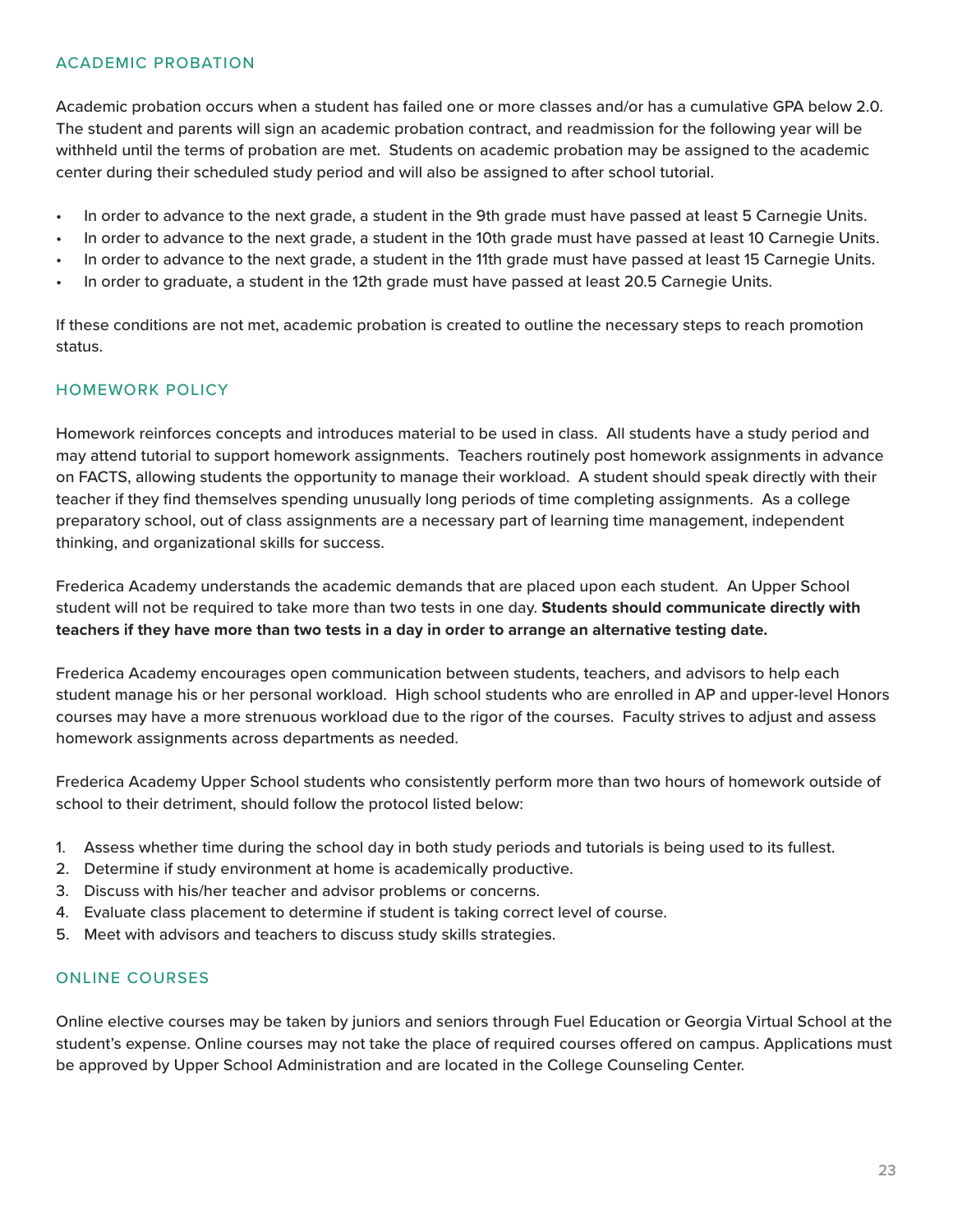# DUAL ENROLLMENT

**Juniors** who meet the criteria below are eligible to enroll in one of the approved dual enrollment courses at the College of Coastal Georgia each semester.

**Seniors** who meet the criteria below are eligible to enroll in two of the approved dual enrollment courses at the College of Coastal Georgia each semester.

• Applicant must have a minimum unweighted GPA of 3.0 in core curriculum classes (English, Science, Math, Social Science, and Foreign Language).

## **Official SAT or ACT scores are required:**

- SAT a minimum of 1050 must be achieved with exempting scores in the Critical Reading and Math sections, with minimum scores of 24 on Critical Reading and 22 on Math.
- ACT a minimum of 20 on the Composite section with exempting scores in the English and Math sections, with a minimum score of 17 on either English or Math.

Letter grades provided by the College of Coastal Georgia's Registrar will be entered onto Frederica Academy transcripts. Letter grades will be calculated into a student's Cumulative GPA using Frederica Academy's grading scale. Students will not receive a numeric grade for dual enrollment courses. Therefore, dual enrollment grades will impact a student's cumulative GPA but will not impact a student's cumulative numeric average. A 0.5 weight will be given to all dual enrollment grades.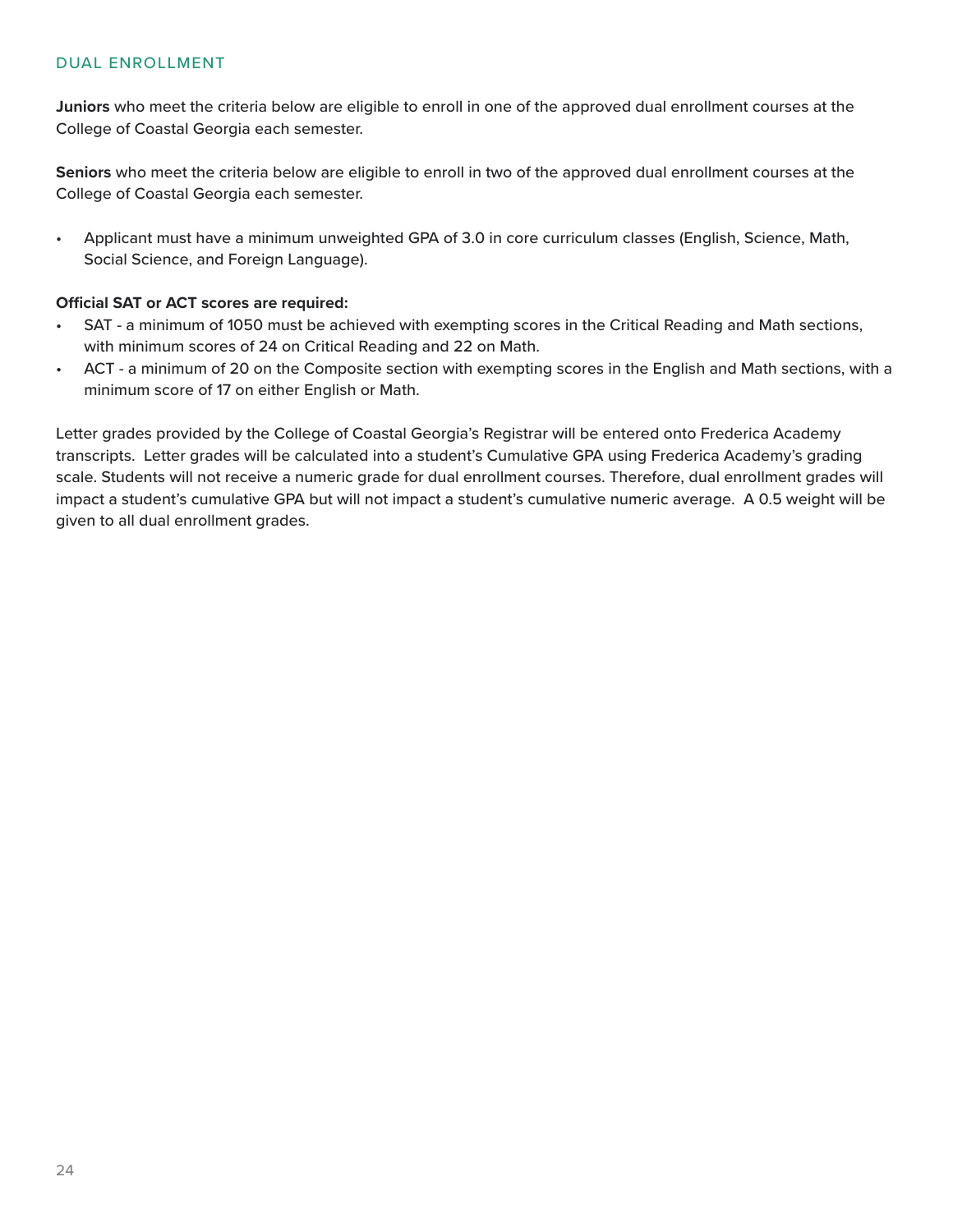## ACADEMIC SUPPORT

# TUTORIAL

Tutorial is every Monday - Thursday from 3:20-3:50pm in the teacher's classrooms.

We believe that the teacher who teaches the course of study is the person best equipped to provide extra assistance. Students are encouraged to attend after school tutorial before hiring outside help. Should outside tutoring be necessary it should be viewed as a temporary measure, not a substitute for appropriate course placement or student effort. It is vital that the students' subject teacher be notified when outside tutorial help is occurring. **Frederica Academy teachers may not be hired as tutors.**

# STUDENT ACCOMMODATIONS

A psychoeducational evaluation completed by a testing psychologist is required to receive academic accommodations in the Upper School. Reports must be current (three years or less, unless completed in high school). Please contact the Learning Specialist for detailed information. Students needing medical accommodations should submit documentation to the Upper School Counselor and the School Nurse.

Upper School students who receive accommodations may also apply for accommodations through the College Board and ACT for standardized testing accommodations. The Director of College Placement can submit student documentation for such requests; however, it is important to note that the College Board and ACT may not grant the same accommodations a student receives in school.

# NASH ACADEMIC CENTER

The Nash Academic Center provides a quiet place for study, test administration, and collaboration on projects. Ninth and tenth graders are assigned to the center in the 1st semester. Students are required to remain in the center the entire period. Students may be assigned to the center when there is a concern regarding academic performance. Rules of the Center are clearly posted, and students are expected to follow them.

# SCHOOL COUNSELING

The mission of the School Counselor is to advocate and support students with their social, emotional, and educational development and work cooperatively with the educational staff, parents, and community. This is done through a three-pronged focus of:

- **• Prevention** The School Counselor will assist in the development and delivery of mental health, Social Learning and wellness interventions, programs, and training
- **• Intervention** The School Counselor will provide direct, solution focused mental health services to students and families and crisis intervention, when necessary
- **• Resourcing** The School Counselor will coordinate referrals to school and community support services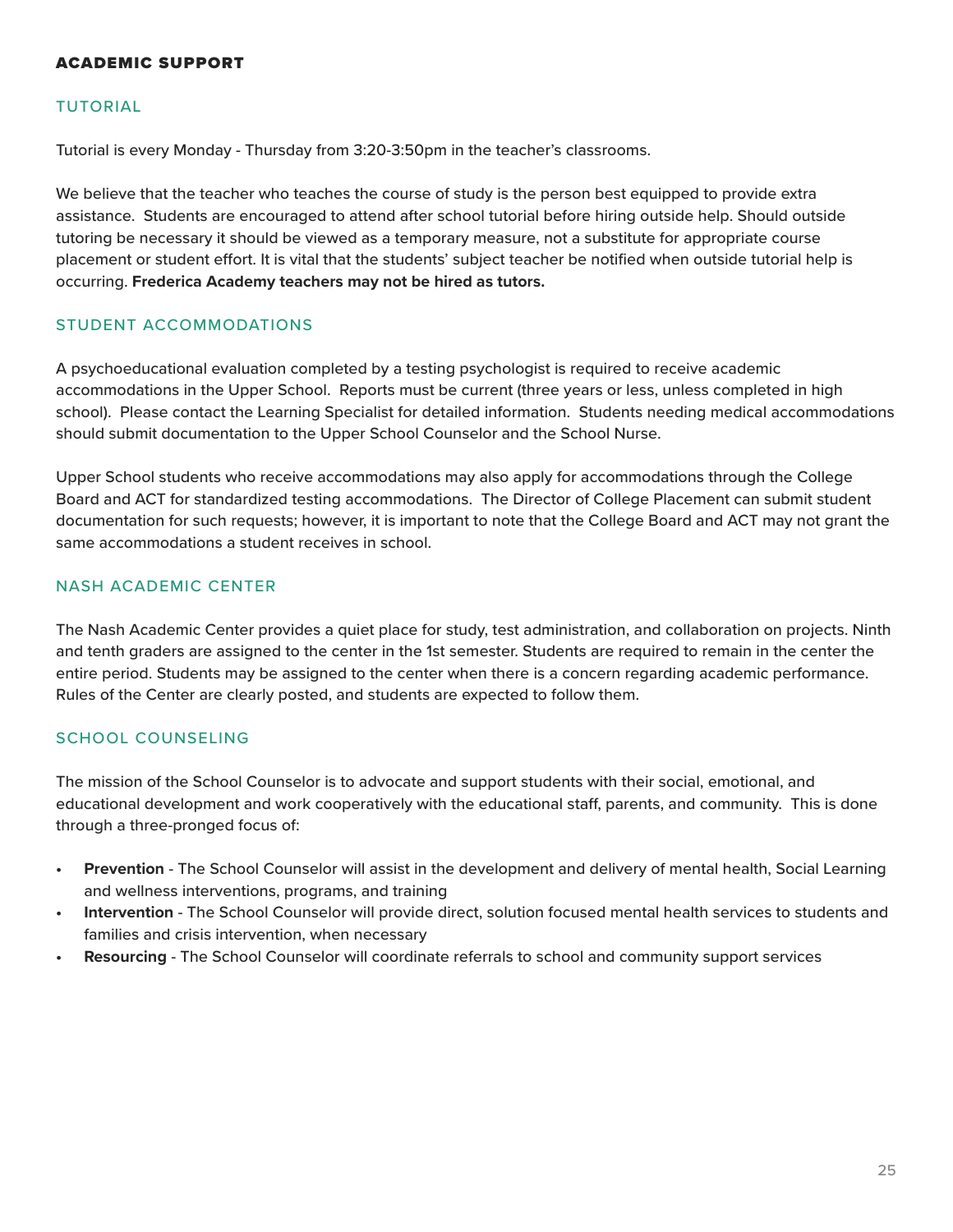# *Reasons to Contact the School Counselor:*

- Emotional Distress: Depression, Anxiety, Anger, and/or other mental health concerns
- Stress reduction and coping skills
- Divorce, separation, and family changes
- Drug and alcohol concerns
- Experiencing loss, death, and grief
- Peer relationship issues
- School adjustment issues
- Bullying Issues (Target, Aggressor, and/or By-stander)

*How a Student Meets with the School Counselor:*

- Appointment made by the counselor
- Appointment requested by the student
- Parent referral
- Teacher referral

# COLLEGE COUNSELING

The mission of Frederica Academy's college counseling center is to foster students' academic, intellectual, and personal growth, while helping them find a college that matches their academic talents and fits their interests as well. Navigating today's college process requires careful planning and preparation. The **College Counseling Handbook** addresses school policies regarding college counseling and shares details about the counseling conducted at each grade level.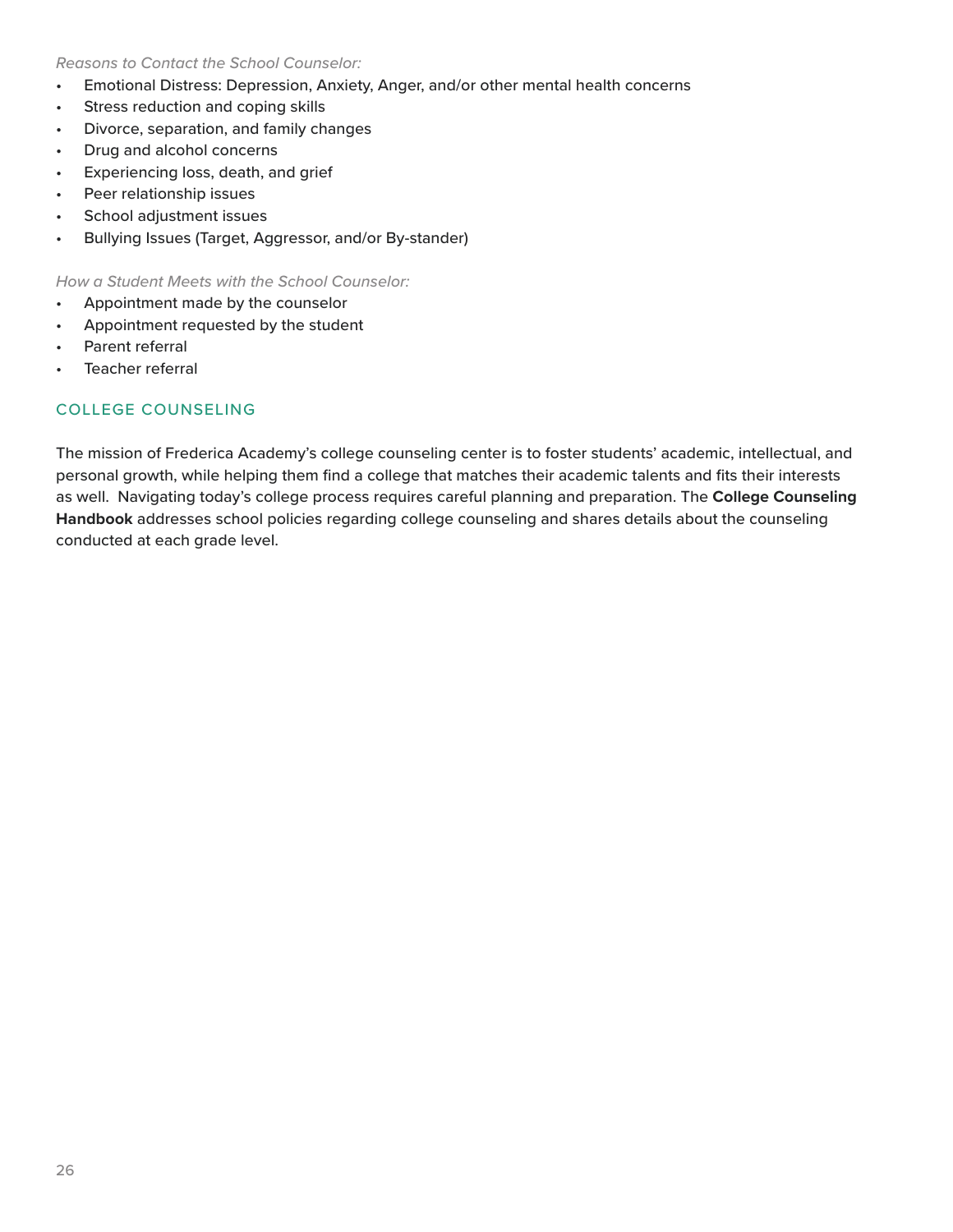# COMMUNICATION

Students are expected to check their Frederica Academy email daily and read all Upper School announcements sent via email. Upper School Administration and teachers will use email to communicate pertinent information.

#### **It is essential that students monitor their email and reply in a timely manner.**

# STUDENT-TEACHER COMMUNICATION

Open communication is integral to healthy and productive relationships among students, parents, and teachers. Below are guidelines for communication as situations occur.

Students need to be proactive in their education and learn to advocate for themselves. They should personally speak with their teacher in tutorial or at other appropriate times when they have concerns in the following areas:

#### **Academics:**

- make-up work, including homework, quizzes, and tests
- concerns about volume of homework
- failed or lower-than-expected assessments
- test conflicts
- impending absences, including sports
- honor code violations or concerns

## **Interpersonal:**

- **bullying**
- concerns about classroom participation
- concerns about social interactions in and out of the classroom

The Upper School Counselor and advisors are always available to deal with interpersonal situations that are beyond the realm of the classroom teacher.

Teachers communicate regularly with students and parents through FACTS, email, and personal contact.

# **Academic Performance and Effort:**

- delinquent assignments and assessments
- failed or lower-than-expected assessments
- excessive absences and tardies
- inappropriate behavior which interferes with the learning of other students

Parents should encourage their children to communicate with their teachers first.

If the concerns persist, the parents should contact the teacher by email, and when necessary, schedule a phone call or conference. If there is no resolution, the Upper School Director can be contacted.

Upper School Advisors are responsible for maintaining open communication between the students and the rest of the school community. Advisors serve as an advocate and mentor for their advisees. Advisors monitor students' grades and conference with the students and parents as needed. Weekly Advisory Meetings are scheduled. All students must attend. Break is allowed after Advisory has concluded.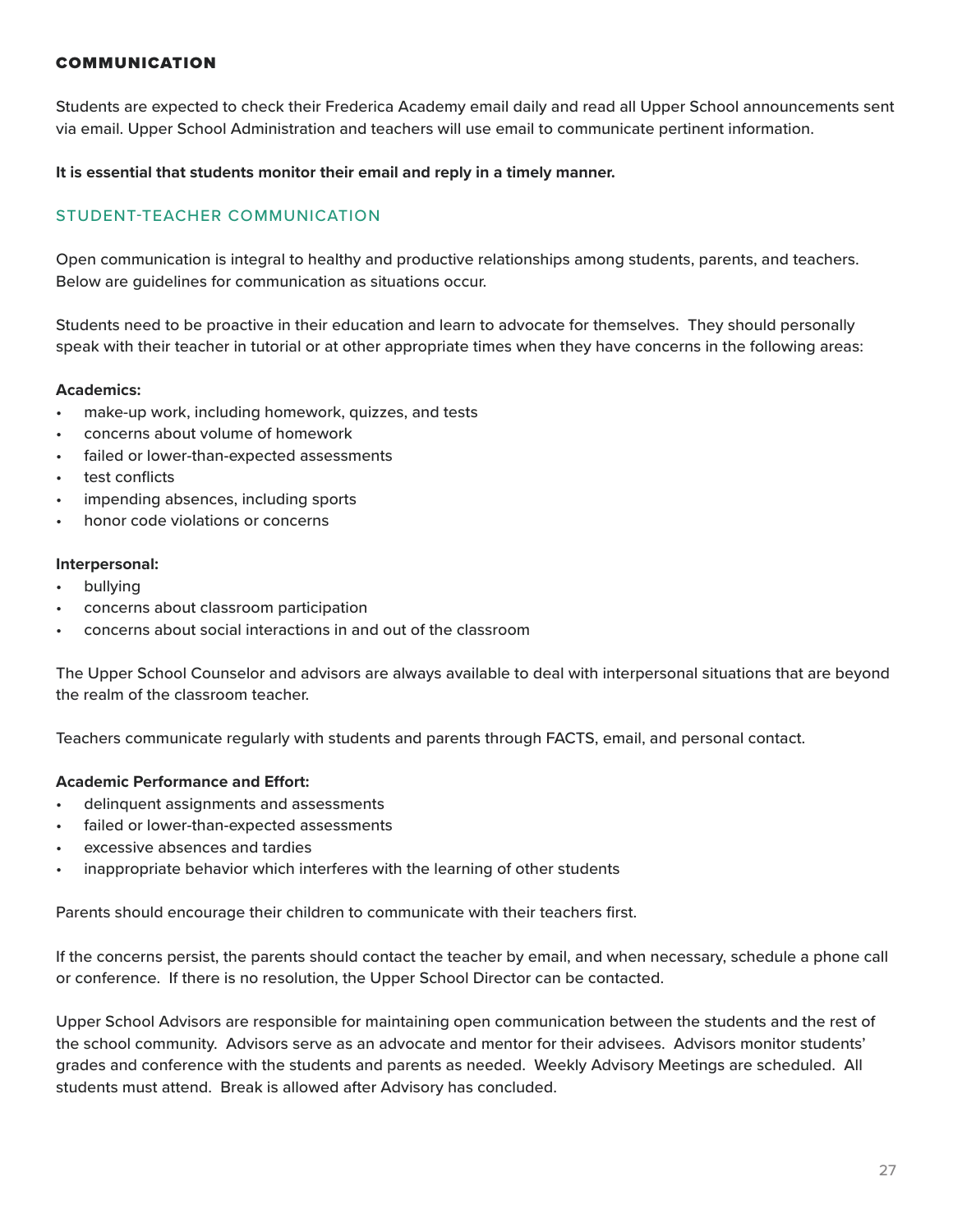# PARENT CONFERENCES

School-wide parent conferences are scheduled at the end of the first and third quarter.

Parents are encouraged to schedule conferences with teachers to discuss their child's academic or behavioral performance in the classroom. A parent should never go directly to the teacher's room or attempt to detain a teacher to discuss a school problem while the teacher is involved in the supervision of students.